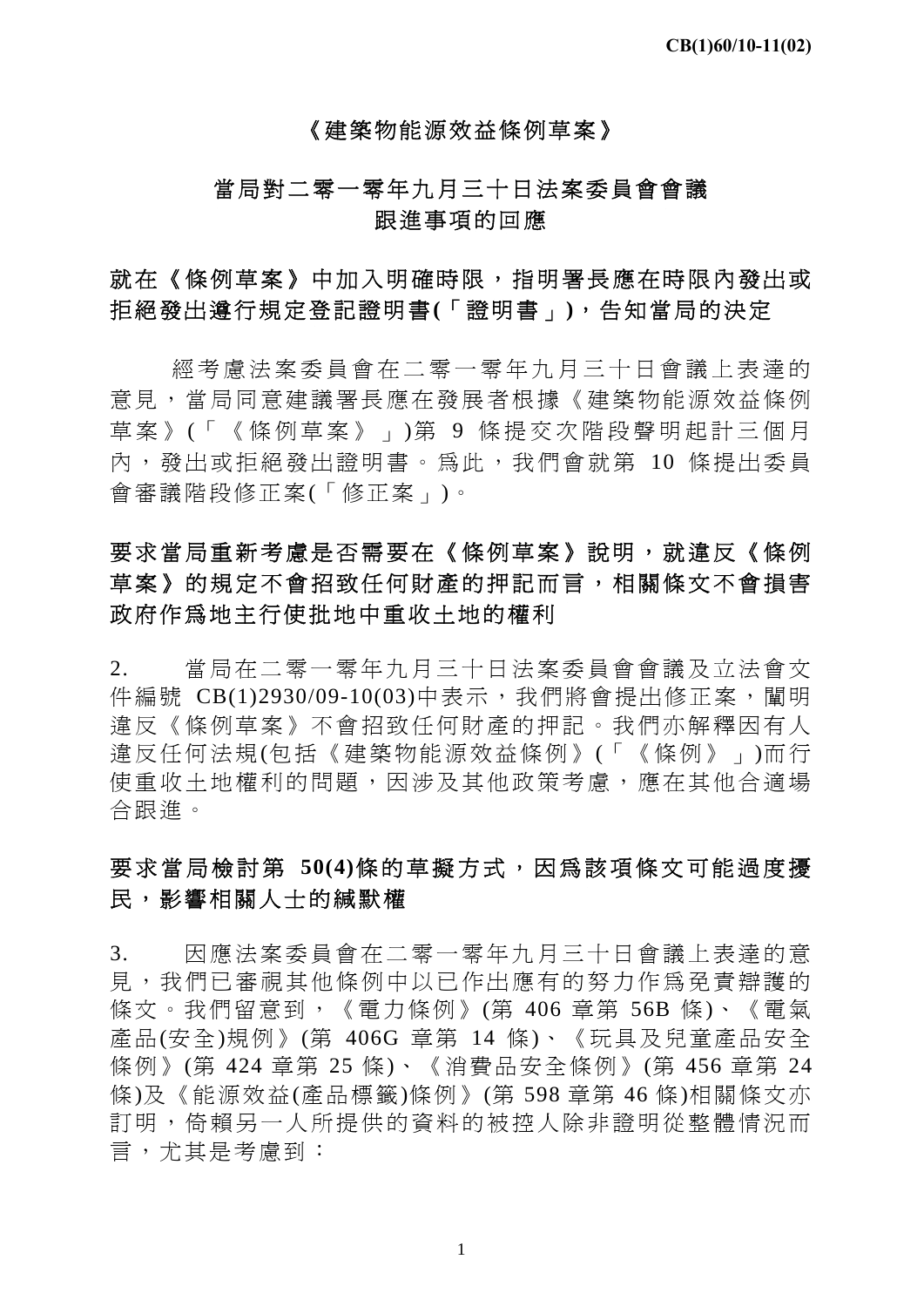- (a) 他為核實該等資料的目的而採取及按理應可採取的步 驟;及
- (b) 他是否有任何理由不相信該等資料,

他倚賴該等資料是合理的,否則他無權因倚賴該等資料而援引免 責辯護。

4. 因此,我們認為《條例草案》第 50(4)條現時的條文草擬 方法並非不合理。被控人或第 50(2)(a)或(b)條所指人士(即作出有 關作為或過失的人,或提供有關資料的人)的緘默權不會受到影 響。不渦,當局亦會就第 50(4)條開首的句子提出修正案,以釐 清辯護的內容。

# 要求當局告知,確認在《條例草案》第 **4** 部生效之前進行的能源 審核是符合規定的程序

5. 在二零一零年九月三十日的會議上,法案委員會關注建築 物擁有人如已按第 52 條的規定進行能源審核,當局似乎不會加 以確認。

 $6.$  极據第 52條,任何符合第 52(a)及(b)條要求的能源審核, 則自第 4 部生效起,須視為在第 4 部生效時淮行的能源審核。由 於在第 4 部下進行的能源審核並無確認符合規定的程序,我們認 為,為符合第 52 條要求的能源審核另行訂立不同的程序,並不 可取。由於關於能源審核的《守則》,應已在這些審核進行前正 式發出,因此《守則》已可就如何進行符合條例要求的能源審核 提供所需指引。

# 要求當局考慮收窄附表 **2** 項目 **6** 的範圍;告知如何確定項目 **6** 的 照明裝置用於照明抑或裝飾;以及考慮訂明具體時段,在該時段 後須關掉項目 **6** 的照明裝置

7. 附表 2 項目 6 訂明《條例》不適用於純粹作裝飾或某些指 明用途的照明裝置。我們的政策原意是,那些既用於裝飾但又用 作一般照明用途的照明裝置,仍須遵守《守則》所載的能源效益 要求。但為防止有人通過錯誤劃分這些特殊照明裝置的用途而濫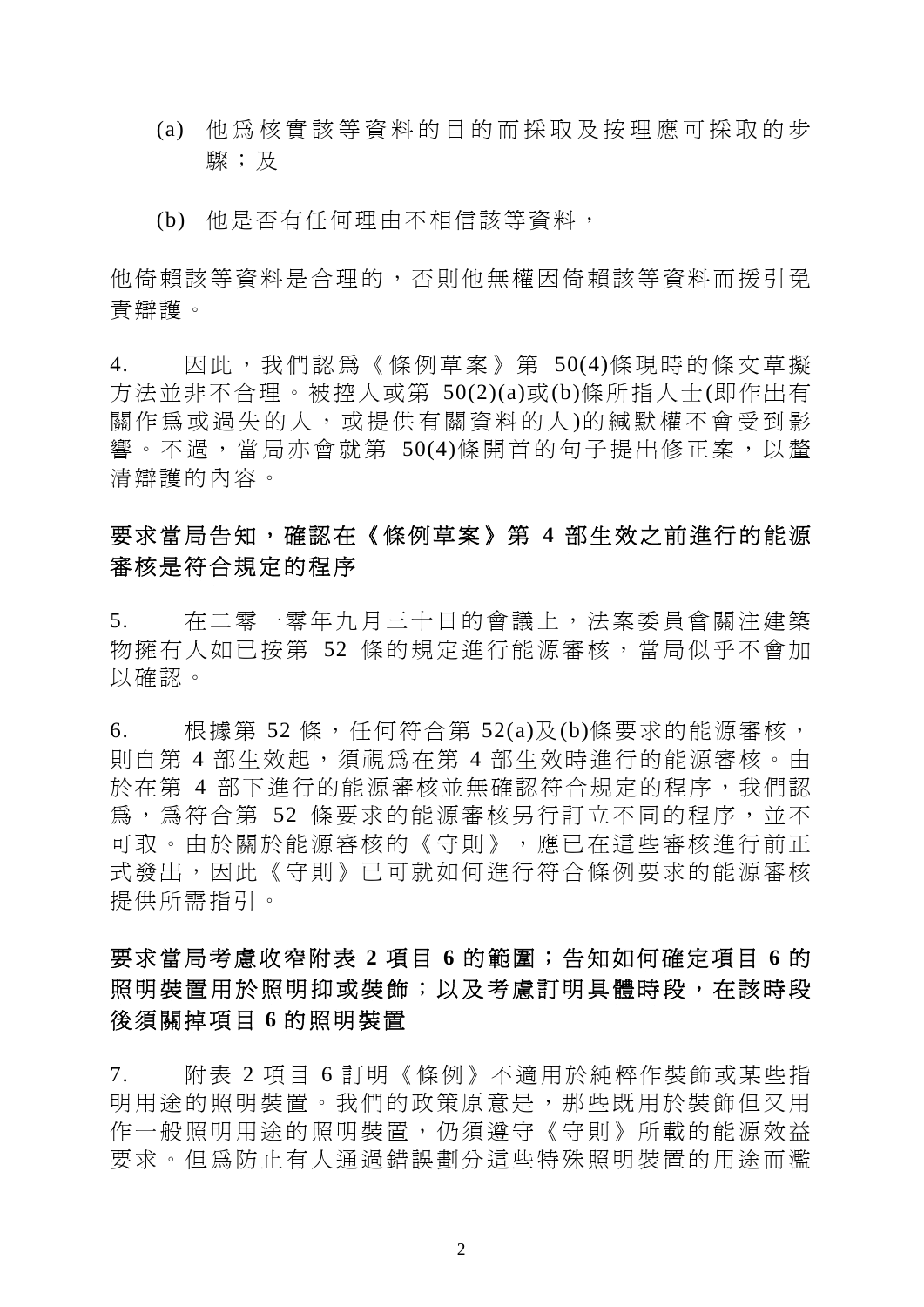用這項豁免,並在考慮法案委員會的意見後,我們計劃提出修正 案,就附表 2 項目 6 豁免的特殊照明裝置類別作出更詳細的說 明。

8. 為了讓相關各方更了解特殊照明裝置的範圍,我們會於立 例後進行的宣傳中,提供特殊照明裝置的例子。雖然我們無法盡 錄獲得豁免的特殊照明裝置例子,但我們會不時通過諮詢技術工 作小組,檢討及更新這些例子,以配合實際情況。我們亦會在 《守則》清楚說明,如對個別照明裝置是否能被豁免有所懷疑的 話,應徵求署長的意見,否則可能會把照明裝置錯誤歸類。

9. 至於建議訂明具體時段,在該時段後須關掉項目 6 的照明 裝置,這項建議規定是一項全新的及涉及照明裝置操作的規定, 而且並不涵蓋於《建築物能源效益守則》範圍內。事實上,《建 築物能源效益守則》只涉及能源效益的指明技術標準。我們認為 在沒有諮詢業界及進一步研究可行的實施措施前,擴濶條例規定 的範圍或性質,並不恰當。

# 要求當局告知訂明處所內照明裝置的用途如在證明書/遵行規定 表格**(**「表格」**)**發出後更改,會出現何種情況

10. 如證明書/表格發出後,訂明處所內照明裝置的用途更 改,而涉及的裝修工程屬《條例草案》所指的主要裝修工程,負 責人須符合《條例草案》第 3 部的規定,即取得表格。如更改照 明裝置用途不涉及主要裝修工程,而相關處所位於已獲發證明書 的建築物內,負責人仍須遵守第 12(2)條的規定,即該裝置的標 準須維持在不低於發出的首份證明書或最新表格中採用的標準。 舉例來說,原本用於裝飾因而獲豁免的照明裝置,如其後改作一 般照明用途,便不再獲得豁免,並須維持在不低於發出的首份證 明書或最新表格中採用的標準。

#### 委員會審議階段修正案

11. 修正案修訂本載於附件 **A**;顯示各相關條文修正案的標明 修訂文本載於附件 **B**。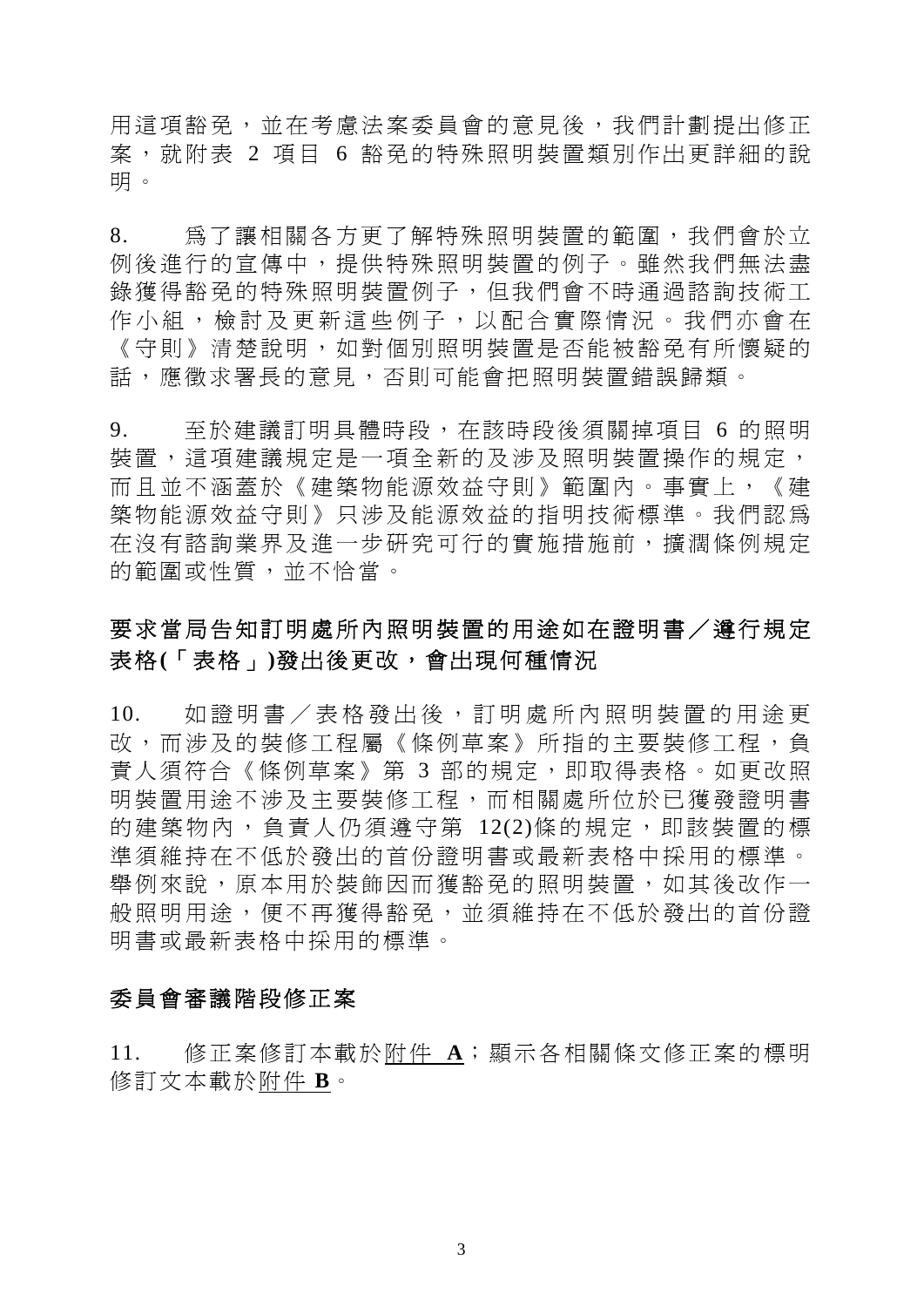# 環境局

機電工程署

二零一零年十月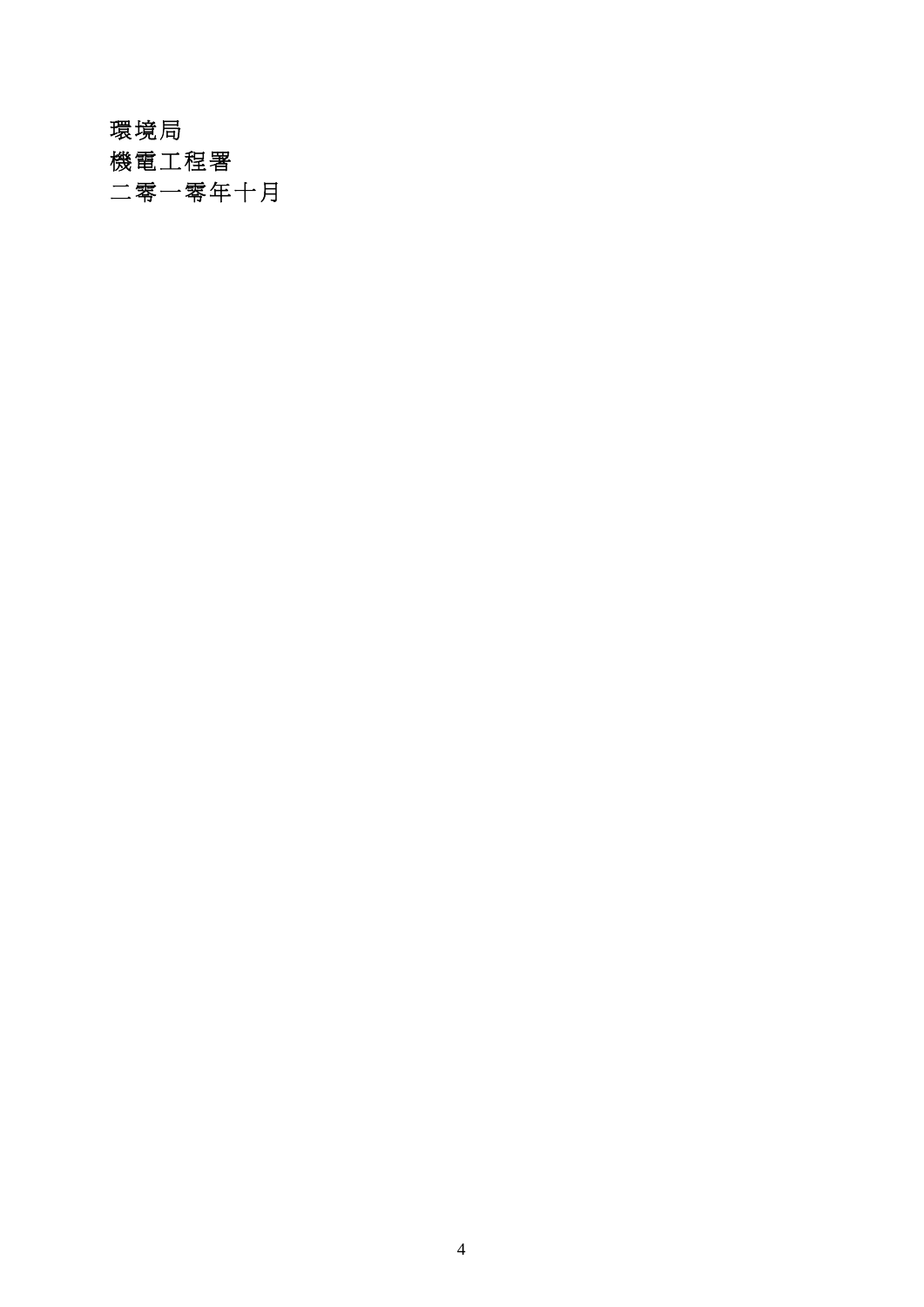#### **Annex A** 附件**A**

#### BUILDINGS ENERGY EFFICIENCY BILL

#### **COMMITTEE STAGE**

#### Amendments to be moved by the Secretary for the Environment

#### Clause Amendment Proposed

- 2 In paragraph (b) of the definition of "common area", by deleting "without limiting paragraph (a), includes" and substituting "includes, unless so specified,".
- 2 In the definition of "composite building", by adding ", having regard to the definitions of "commercial building", "industrial building" and "residential building"," after "means".
- 2 In the definition of "residential building", by deleting paragraph (b) and substituting –
	- "(b) a portion of a composite building that is for residential use,".
- 4(1) By deleting paragraph (b) and substituting –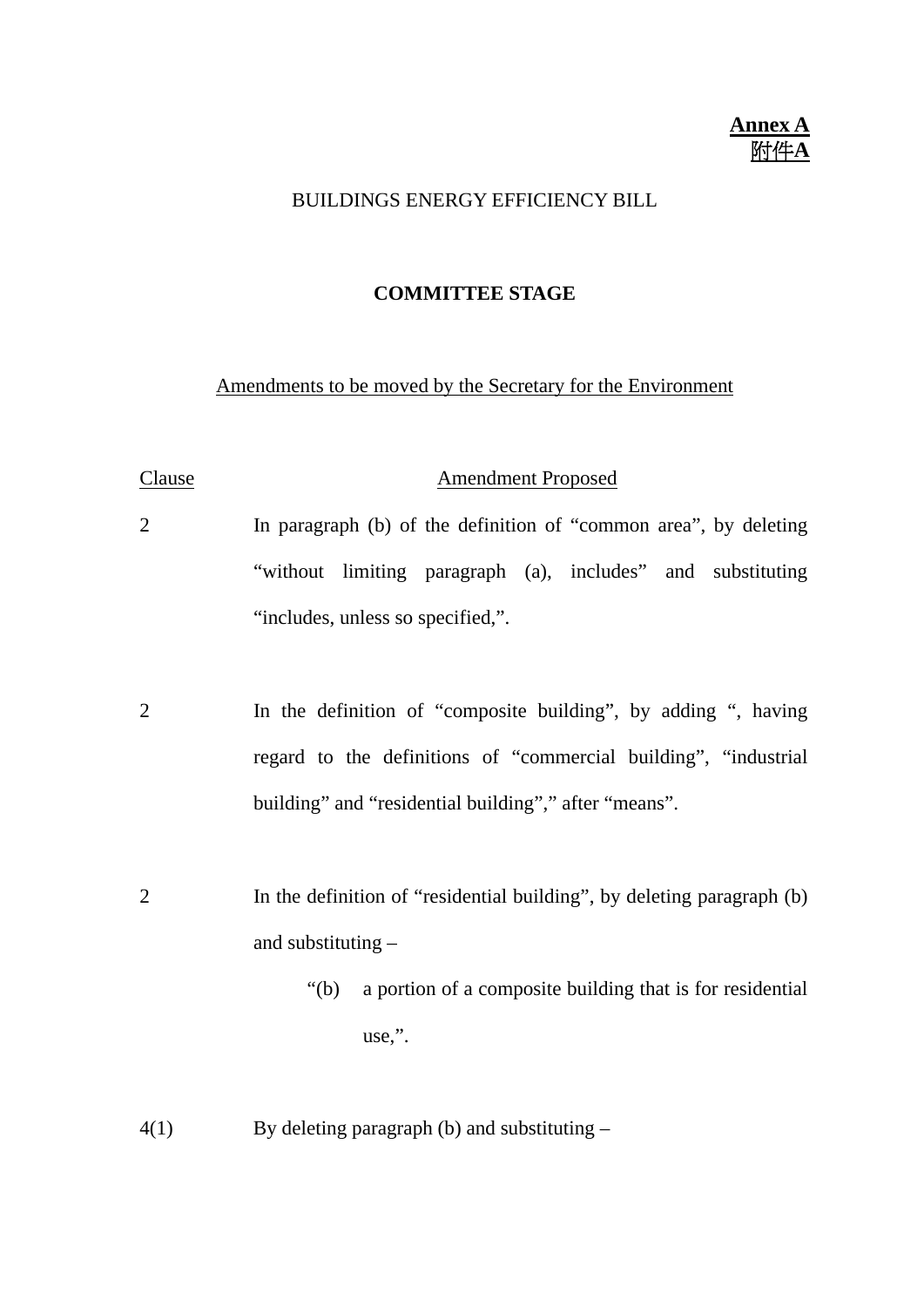- "(b) a building  $-$ 
	- (i) of not more than 3 storeys;
	- (ii) having a roofed-over area of not more than 65.03m²; and
	- (iii) having a height of not more than 8.23m;".
- 8(3) By adding "and, in the case of a continuing offence, to a further daily fine of \$10,000 for each day during which the offence continues" before the fullstop.
- 9(11) By adding "and, in the case of a continuing offence, to a further daily fine of \$10,000 for each day during which the offence continues" before the fullstop.
- 10(1) By adding "within 3 months after the day on which the declaration is received" after "the building".
- 11(3) By deleting everything after "the Director" and substituting "must –
	- (a) make a copy of the register kept under subsection (1) available for members of the public to inspect free of charge at all reasonable times; and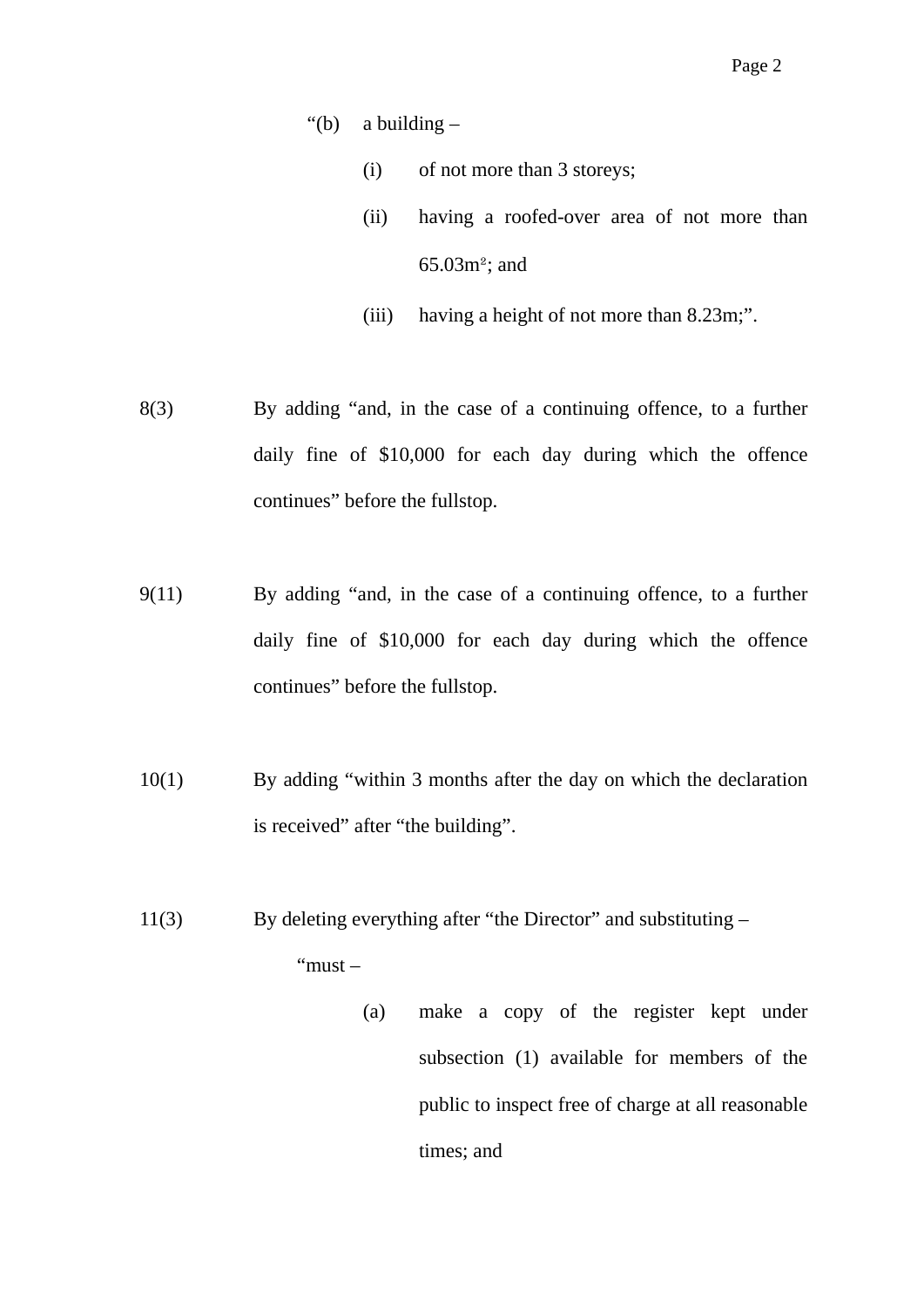- (b) make the content of the register available for inspection free of charge through the internet.".
- 12 By adding before subclause  $(1)$  –

 "(1A) This section applies in relation to a building in respect of which a Certificate of Compliance Registration has been issued.".

- 17(1) By deleting "the responsible person of the unit or the owner of the common area, as may be appropriate" and substituting "a person who is the responsible person of the unit or the owner of the common area, as may be appropriate, as at the completion of the works".
- 17(2) By deleting "the owner of the installation" and substituting "a person who is the owner of the installation as at the completion of the works".
- 18 By deleting subclauses (7) to (10).
- 22(1) By deleting "common areas" and substituting "central building services installations".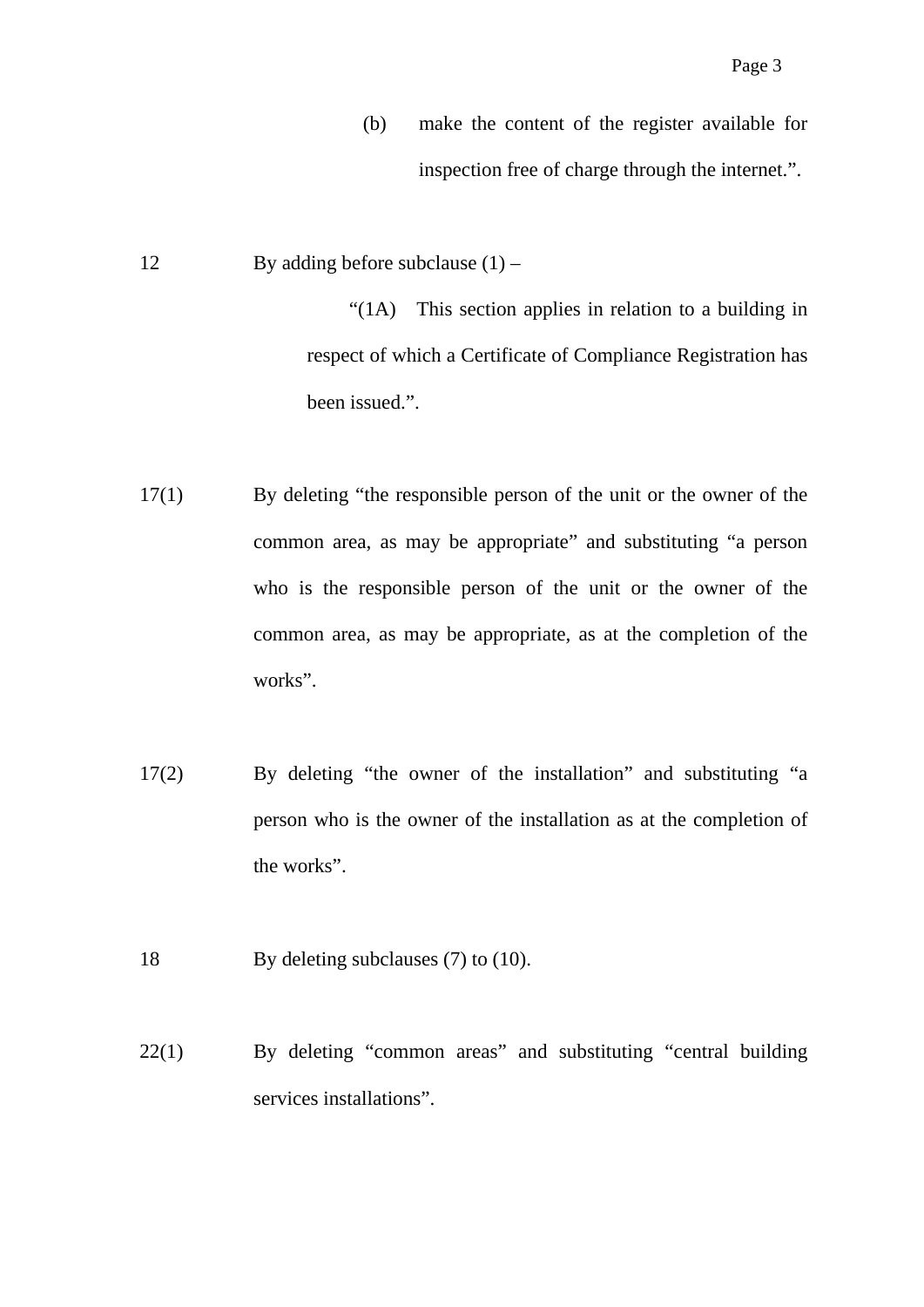- 22(2) By deleting "common areas" and substituting "central building services installations".
- 22(3) By deleting "common areas" and substituting "central building services installations".
- $29(1)$  By deleting paragraph (a) and substituting
	- "(a) subject to subsection (2A), enter during reasonable hours any part of a prescribed building (including a prescribed building under construction) that is not for residential use;".

29 By adding –

"(2A) The power conferred by subsection  $(1)(a)$  may not be exercised unless –

- (a) the Director has given at least 14 days' notice to the responsible person of the relevant part of the prescribed building;
- (b) the Director has given shorter notice to which the responsible person agrees; or
- (c) the responsible person agrees to waive any notice.

(2B) A notice given under subsection (2A) must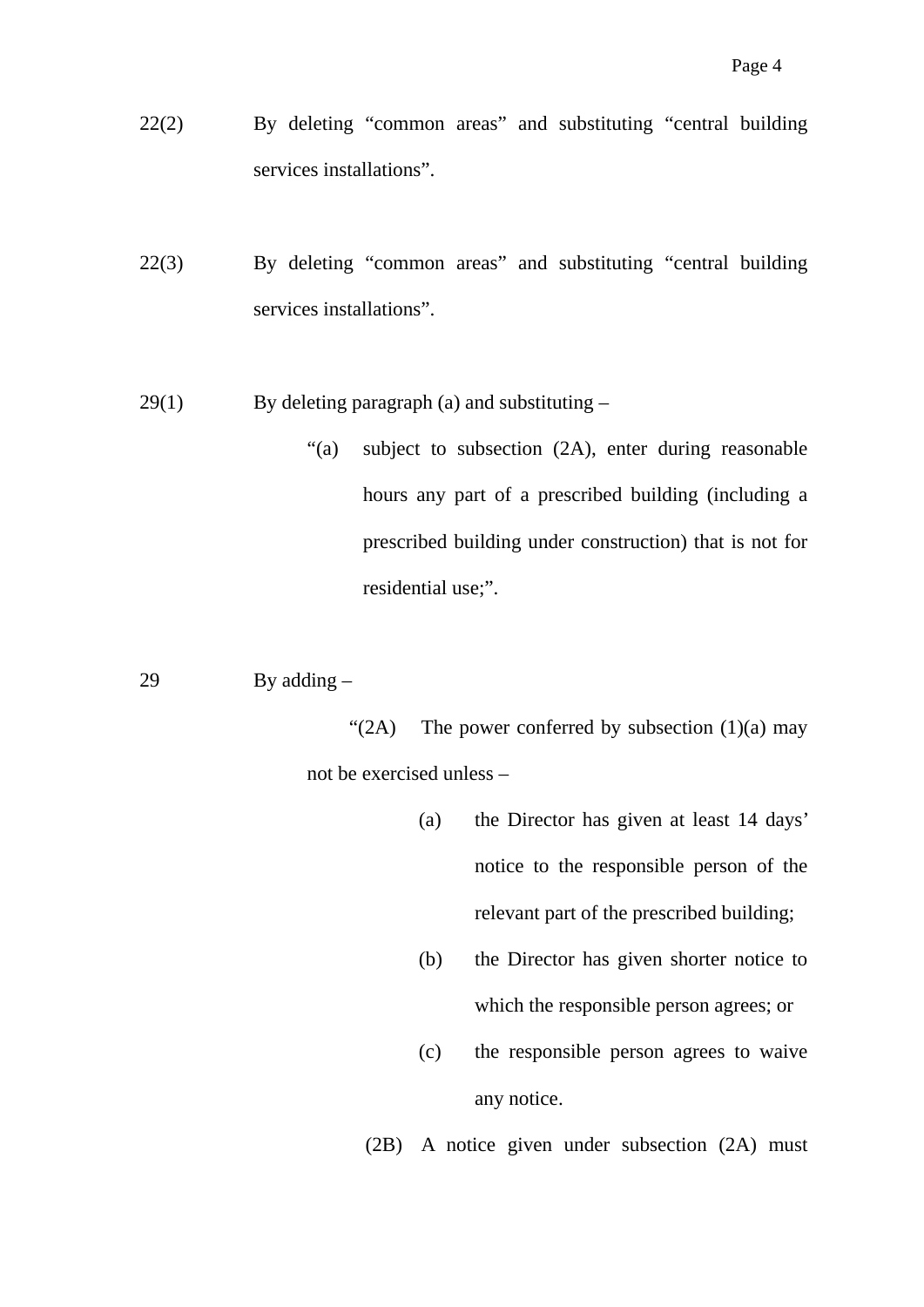state the reason for the proposed entry.".

31(3) By deleting everything after "the Director" and substituting –

"must –

- (a) make a copy of the Register of Registered Energy Assessors available for members of the public to inspect free of charge at all reasonable time; and
- (b) make the content of the Register available for inspection free of charge through the internet.".

34(1) By deleting "5 members" wherever it appears and substituting "10 members".

34 By adding –

 "(1A) A person who is in 2 or more of the 5 disciplines mentioned in paragraphs (a) to (e) of subsection (1) is, for the purpose of subsections  $(1)$  and  $(6)(d)$ , regarded as being in only one of those disciplines designated by the Secretary at the time of the person's appointment.".

35 By adding –

"(2A) Subject to section 36(3B), if a vacancy occurs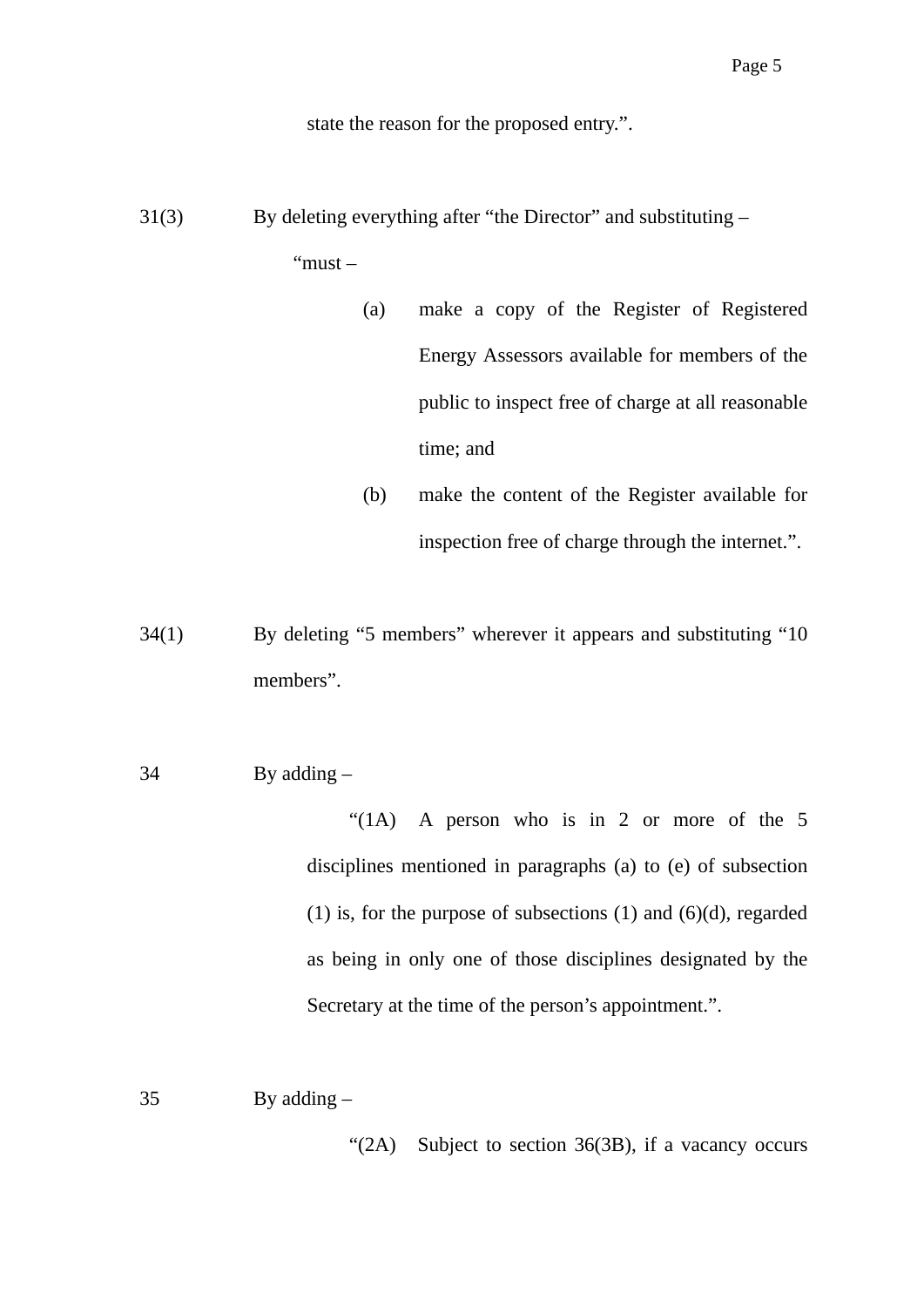in an appeal board, the Secretary must, as soon as practicable, make appointment from among the members of the appeal board panel to fill the vacancy."

36(1) By deleting "4 members " and substituting "3 members".

36 By adding –

 "(3A) An appeal board may perform any of its functions, and its proceedings are valid, despite –

- (a) subject to subsection (3B), a vacancy in the board; or
- (b) a defect in the appointment or qualification of a person purporting to be a member of the board.
- $(3B)$  If
	- (a) any vacancy occurs in the office of an original member of the appeal board; and
	- (b) as a result fewer than 3 original members of the appeal board remain in office,

the appeal board must be dissolved and the Secretary is deemed to have received a notice of appeal delivered under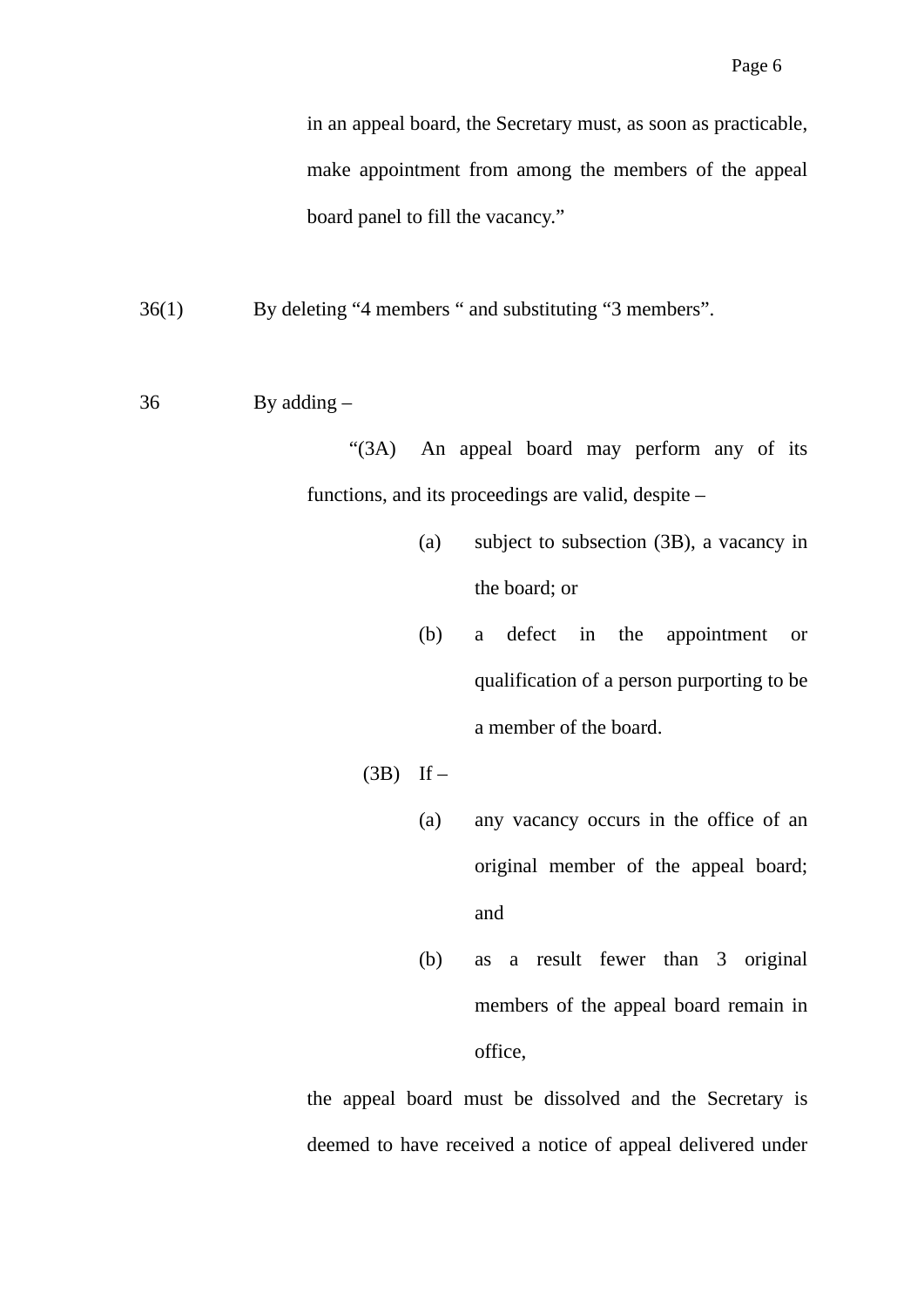section 33 in relation to the subject matter of the appeal.".

- 37(3) By adding "it" after "advise".
- 37(7) By deleting "bound" and substituting "required to give any evidence or produce any document which tends".
- 38(1) In paragraph (b), by deleting "other than a residential unit" and substituting "that is not for residential use".
- 39(2) In the Chinese text, by adding "或費用" before "的支付".
- 39(2) In paragraph (a), by adding "or expenses" after "costs".
- 39(3) By deleting "awarded" and substituting "ordered to be paid".
- 40 By adding –

 "(6A) The Director must, before exercising the power conferred by subsection (1), (4) or (6), consult as the Director thinks fit such organizations or individuals who, in the opinion of the Director, have technical expertise or professional experience in building services installations.".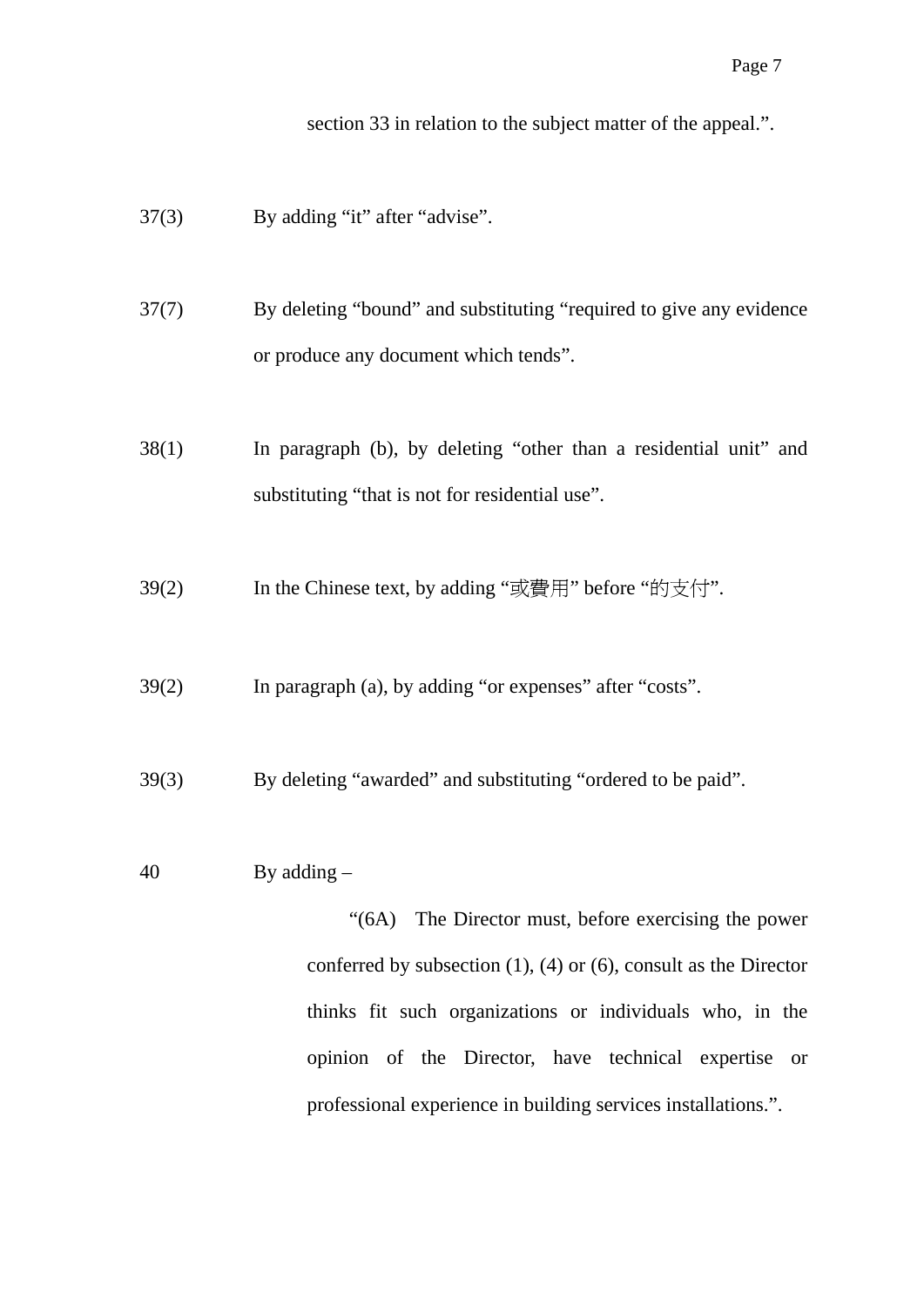41 By deleting subclause (3) and substituting –

"(3) In this section  $-$ 

"court" (法院) includes a magistrate and an appeal board;

"legal proceedings" (法律程序) includes proceedings before

an appeal board.".

43 By deleting subclause (1) and substituting –

 "(1) The Secretary may, with the approval of the Legislative Council, amend Schedule 1, 2, 3 or 4 by notice published in the Gazette.

 (1A) The Secretary may amend Schedule 5 by notice published in the Gazette.".

43(2) By deleting "subsection (1)" and substituting "this section".

47(2) By adding "any common area of" after "in respect of".

50(4) By deleting everything before "unless" and substituting –

 "(4) If the defence under subsection (1) involves an allegation that the offence was due to reliance on information given by another person, the defence is not established".

New By adding –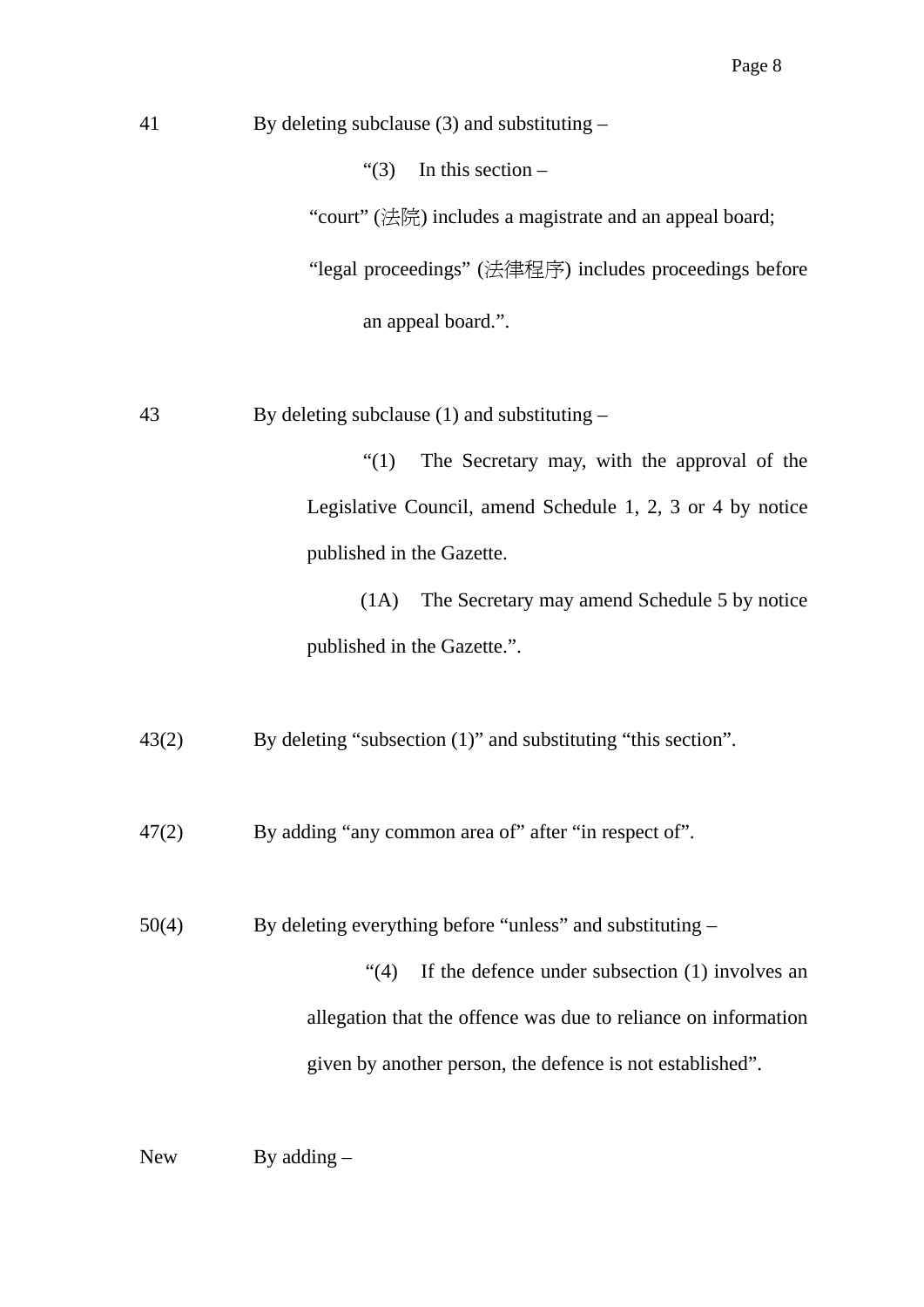#### "**51A. Contravention does not give rise to encumbrance**

 For the avoidance of doubt, a contravention of any provision of this Ordinance in relation to any premises does not of itself subject the title of the premises to any encumbrance.".

Schedule 1 By deleting the item and substituting –

item 2 "2. A portion of a composite building that is not for residential or industrial use.".

Schedule 1 By deleting the item and substituting –

item 5

- "5. Common area of a portion of a composite building that is for residential or industrial use.".
- Schedule 1 item 7 In the English text, by deleting "predominately" and substituting "principally".
- Schedule 1 item 8 In the English text, by deleting "predominantly" and substituting "principally".
- Schedule 1 item 9 In the English text, by deleting "predominantly" and substituting "principally".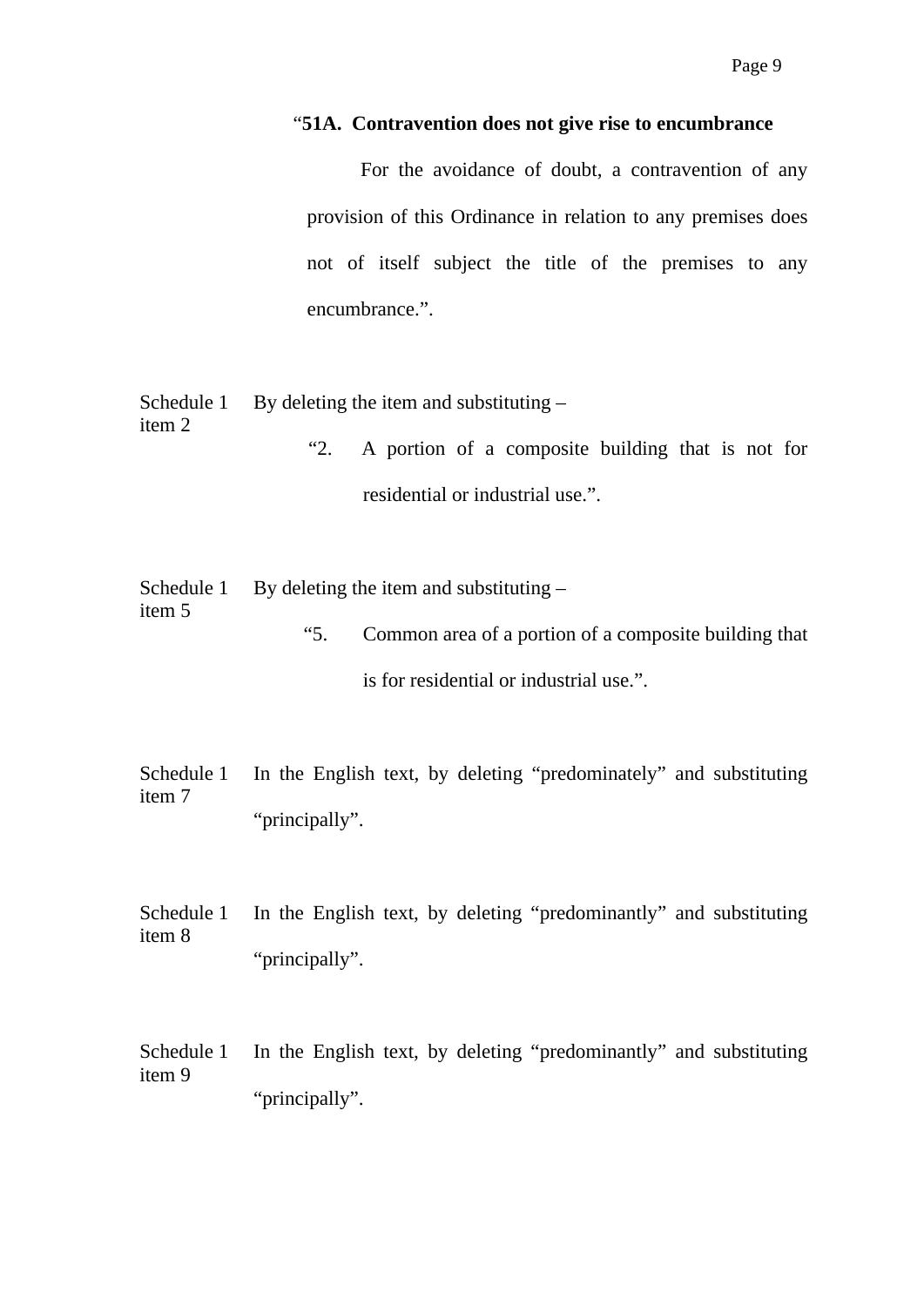Schedule 1 item 10 In the English text, by deleting "predominantly" and substituting "principally".

Schedule 1 item 11 In the English text, by deleting "predominantly" and substituting "principally".

Schedule 2 item 6 By deleting paragraphs (a), (b) and (c) and substituting  $-$ 

- "(a) illumination of an exhibit or product on display including special lighting for illuminating merchandise or art work;
	- (b) decoration including special lighting for architectural feature or festival decoration effect;
	- (c) visual production including special lighting for performance, entertainment or television broadcasting; or".
- Schedule 3 In the English text, in Note  $(1)(a)$ , by deleting "carpark" and substituting "car park".
- Schedule 4 item 2 By deleting the item and substituting – "2. A portion of a composite building that is for commercial

use.".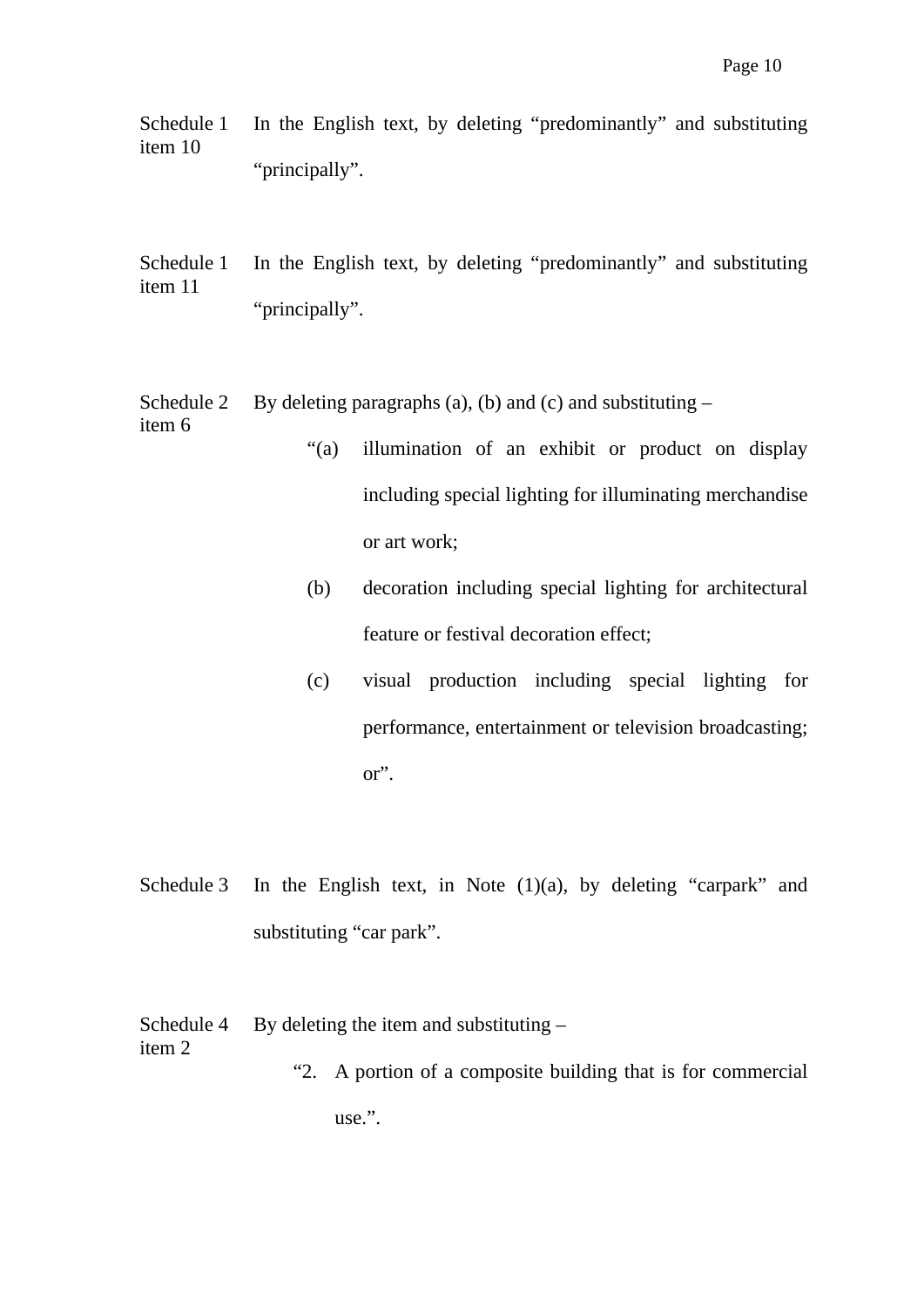#### **BUILDINGS ENERGY EFFICIENCY BILL - CSAs Markup version as at 30.9.2010**

#### **2. Interpretation**

In this Ordinance—

…

"common area" (公用地方), in relation to a prescribed building—

- (a) means any area of the building other than the parts that have been specified in an instrument registered in the Land Registry as being for the exclusive use, occupation or enjoyment of an owner; and
- (b) without limiting paragraph (a), includes includes, unless so specified, car parks, entrance lobbies, lift lobbies, corridors, staircases, common toilets, common store rooms, plant rooms, switch rooms, pipe ducts, cable ducts, refuse rooms, material recovery chambers, covered podia, covered playgrounds, occupants' clubhouses and building management offices;

"composite building" (綜合用途建築物) means, having regard to the definitions of "commercial building", "industrial building" and "residential building", a building that is—

- (a) partly for residential use and partly for non-residential use;
- (b) partly for industrial use and partly for non-industrial use; or
- (c) partly for commercial use and partly for non-commercial use;

"residential building" (住宅建築物) means a building solely used for residential purposes and includes—

- (a) student hostels and staff quarters; and
- (b) such parts of a composite building that are for residential use a portion of a composite building that is for residential use,

but does not include a hotel or a guesthouse;

…

## **4. Limit of scope of application**

(1) This Ordinance does not apply to—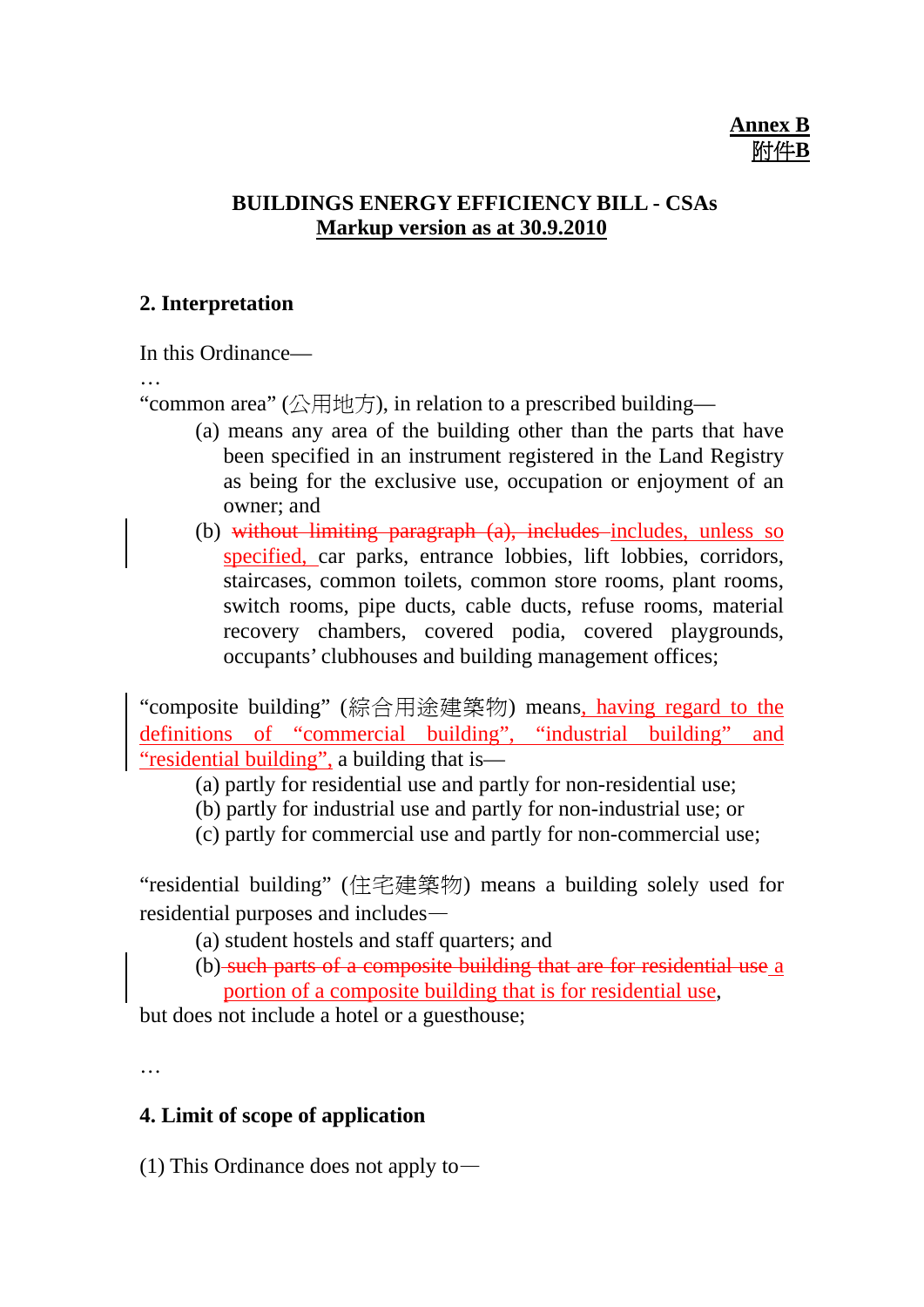- (a) a building of which the main electrical switch governing the electricity supply of the building has an approved loading not exceeding 100A, 1-phase or 3-phase;
- (b) a building that is constructed in accordance with the Buildings Ordinance (Application to the New Territories) Ordinance (Cap. 121) a building –
	- (i) of not more than 3 storeys;
	- (ii) having a roofed-over area of not more than  $65.03m^2$ ; and
	- (iii) having a height of not more than 8.23m;
- (c) a proposed monument or a proposed historical building declared under section 2A of the Antiquities and Monuments Ordinance (Cap. 53); or
- (d) a monument or a historical building declared under section 3 of the Antiquities and Monuments Ordinance (Cap. 53).

(2) This Ordinance does not apply to a building if the Director is satisfied on a declaration by the owner of the building that the building will cease to exist within 12 months after the date of the declaration.

(3) This Ordinance does not apply to the building services installations specified in Schedule 2.

# **8. Declaration at design stage**

- (1) The developer of a proposed building must—
	- (a) make a declaration to be called a stage one declaration; and
	- (b) submit the declaration to the Director within 2 months after the day on which the consent to the commencement of building works for the superstructure construction of the building is given.
- (2) A stage one declaration must—
	- (a) declare that all building services installations to be provided by the developer in the proposed building at or before the time when a stage two declaration is made in respect of the building are designed, and will be installed and completed, in accordance with the specified standards and requirements;
	- (b) be in the specified form;
	- (c) be accompanied by the documents specified in the form; and
	- (d) be certified by a registered energy assessor to the effect thatsuitable design provisions have been incorporated into the planning and design of the building in accordance with the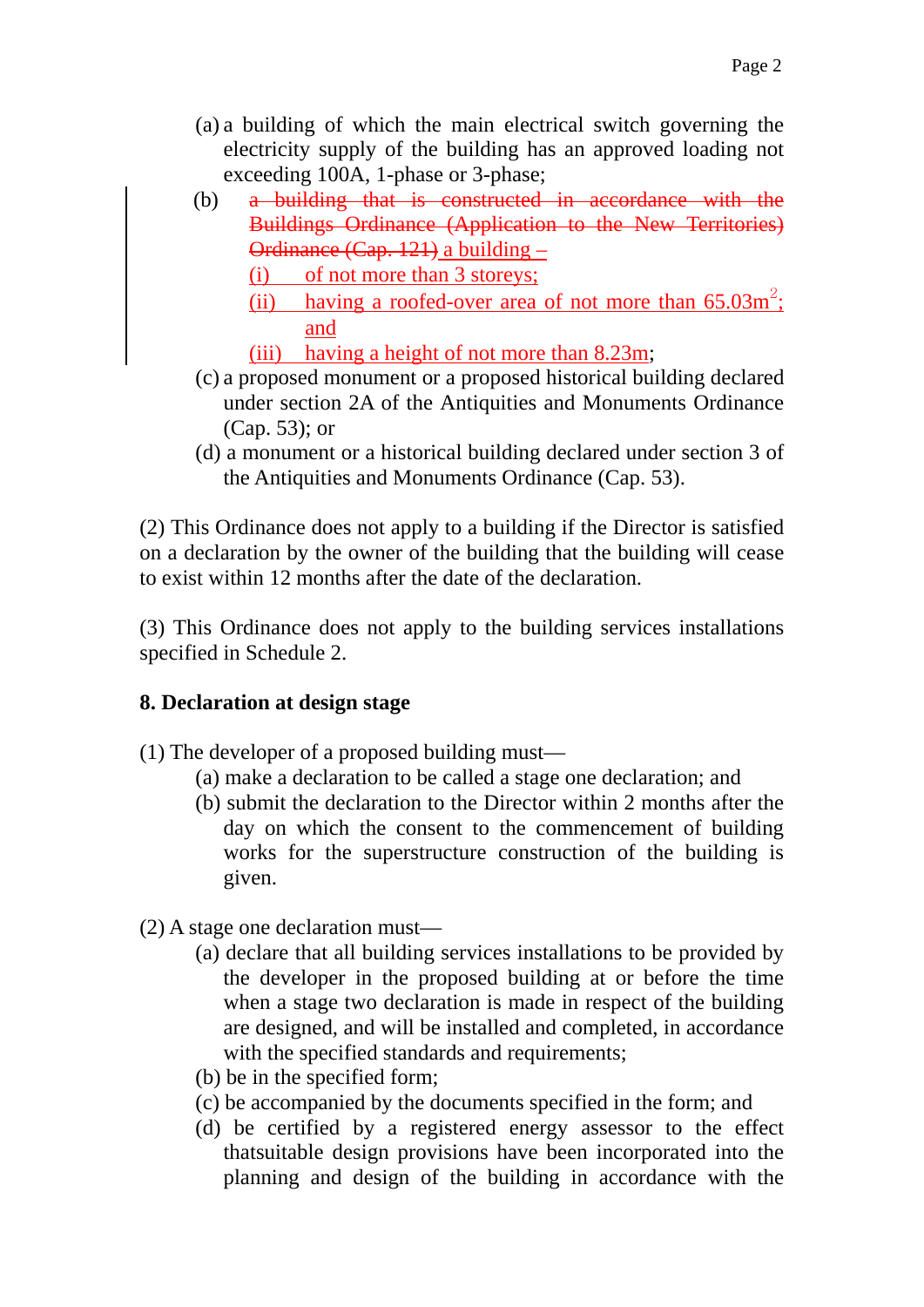specified standards and requirements.

(3) A developer who contravenes subsection (1) commits an offence and is liable on conviction to a fine of \$500,000 and, in the case of a continuing offence, to a further daily fine of \$10,000 for each day during which the offence continues.

#### **9. Declaration at occupation approval stage**

(1) Subject to subsections (5) and (10), the developer of a building must—

- (a) make a declaration to be called a stage two declaration; and
- (b) submit the declaration to the Director within 4 months after the day on which the occupation approval is issued in respect of the building.
- (2) A stage two declaration must—
	- (a) declare that all building services installations provided by the developer in the building at or before the time when the declaration is made have been designed, installed and completed in accordance with the specified standards and requirements;
	- (b) be in the specified form;
	- (c) be accompanied by the prescribed fee and the documents specified in the form; and
	- (d) be certified by a registered energy assessor to the effect that all building services installations provided by the developer in that building at or before the time when the declaration is made have been designed, installed and completed in accordance with the specified standards and requirements.

(3) A certification by a registered energy assessor made for the purposes of subsection (2) is of no effect unless the assessor has, in the 30 days before the certification, personally inspected the building services installation covered by the certification.

(4) The Director may require the developer to furnish any further information, or produce any additional document, that the Director considers reasonably necessary for the purposes of considering the making of the declaration.

(5) The Director may, on an application in writing by the developer concerned, extend the period specified in subsection (1)(b).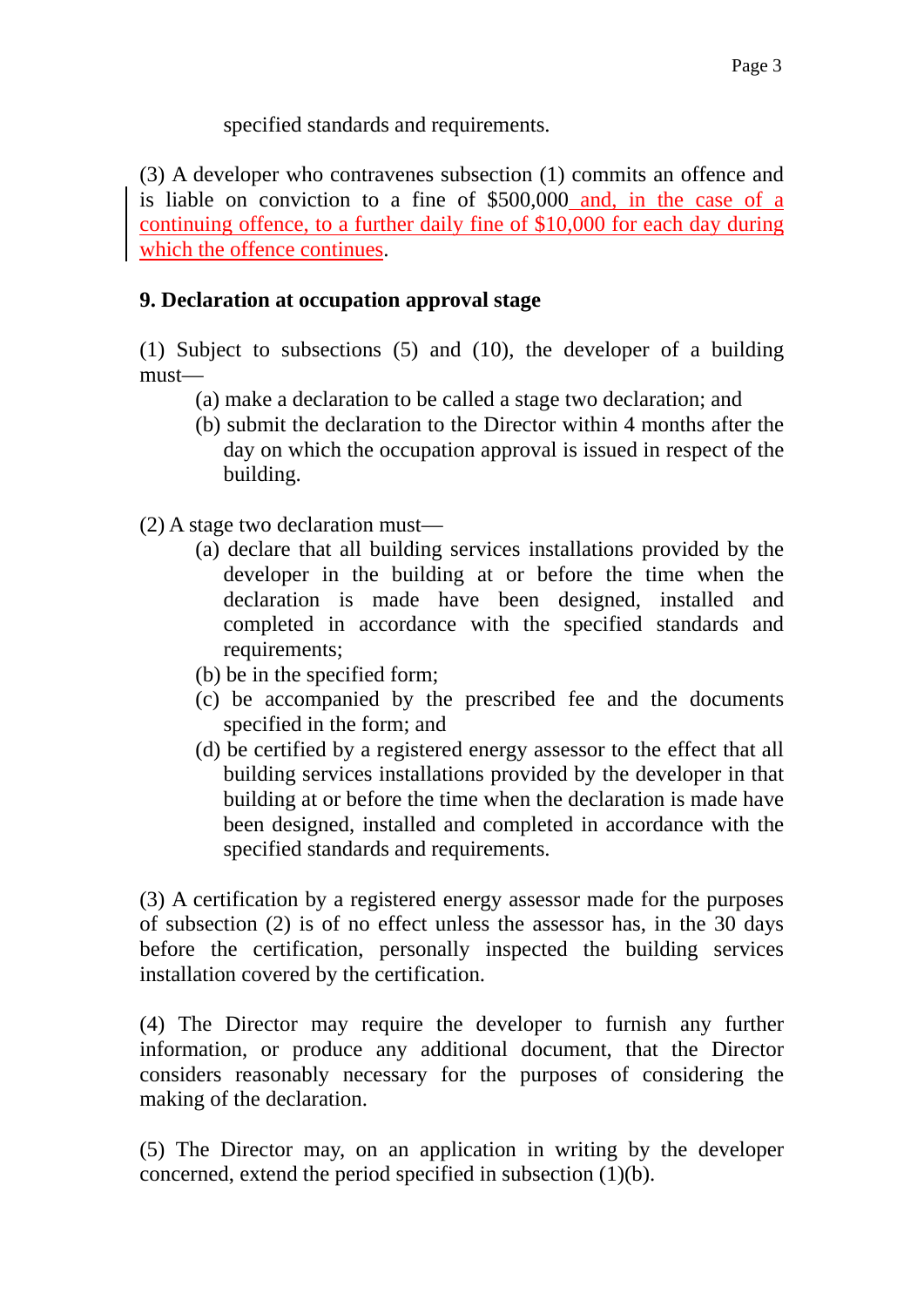(6) The Director must not exercise the power under subsection (5) unless the developer satisfies the Director that there is a reasonable ground for the extension.

(7) An extension granted under subsection (5) may be subject to any condition that the Director thinks fit.

 $(8)$  If—

- (a) an extension granted under subsection (5) is subject to any condition under subsection (7) and the condition is contravened; or
- (b) the ground on which the extension was granted no longer exists, the Director may, by a notice issued to the developer concerned, withdraw the extension.

(9) If the Director withdraws an extension under subsection (8), the Director may issue a notice to the developer concerned directing the developer to submit a stage two declaration within a period specified in the notice.

(10) If the Director issues a notice to a developer under subsection (9), the developer must comply with the direction in the notice.

(11) A developer who contravenes subsection (1) or (10) commits an offence and is liable on conviction to a fine of \$1,000,000 and, in the case of a continuing offence, to a further daily fine of \$10,000 for each day during which the offence continues.

## **10. Certificate of Compliance Registration for buildings**

(1) If a developer has submitted a stage two declaration in respect of a building, the Director must issue a Certificate of Compliance Registration to the developer in respect of the building within 3 months after the day on which the declaration is received.

(2) The Director may refuse to issue a Certificate of Compliance Registration to a developer if –

(a) the Director has reasonable grounds to believe that the stage two declaration concerned or a document accompanying it pursuant to section 9(2)(c) is false or misleading in any material particular; or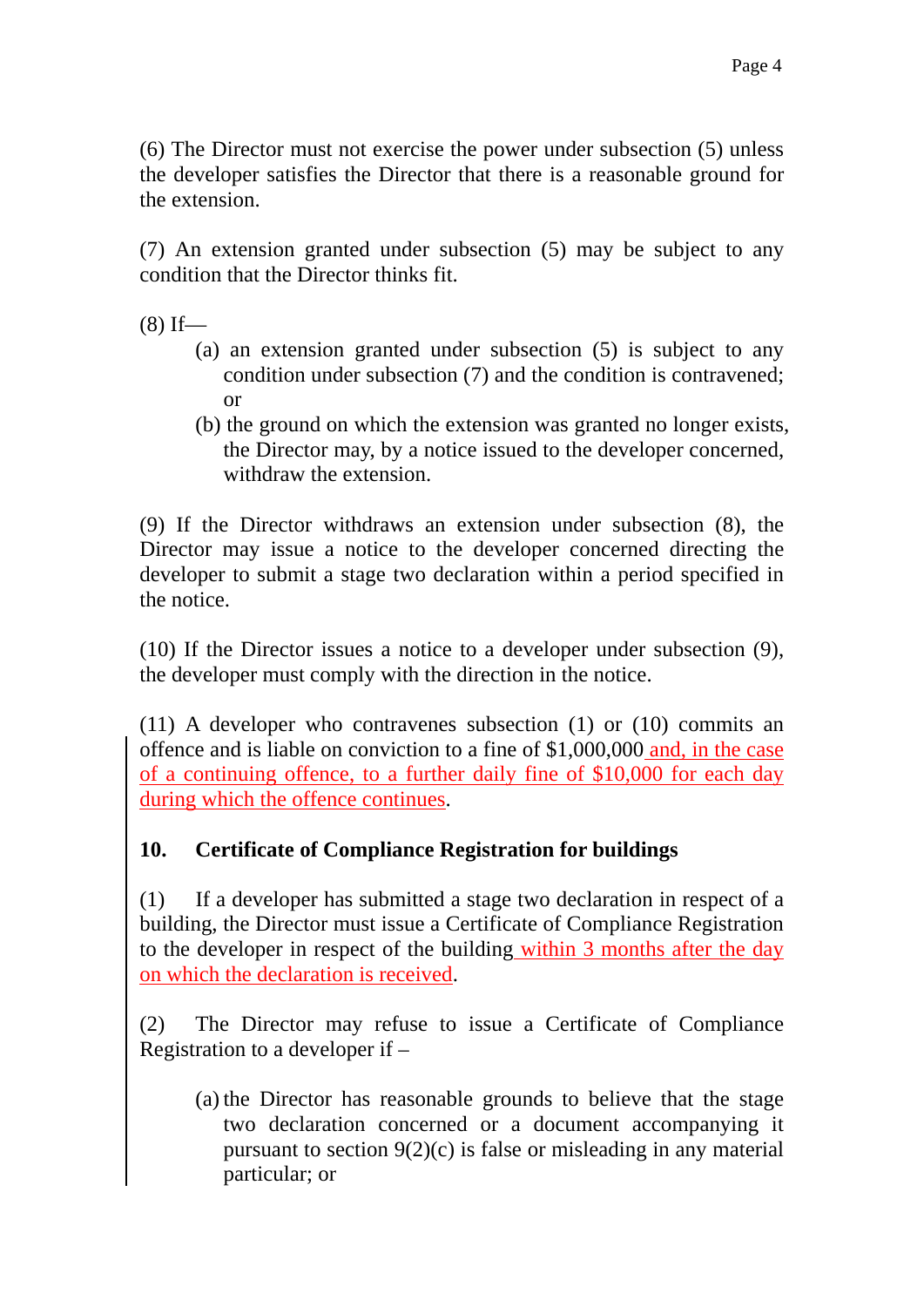(b) the Director has yet to receive any information or document from the developer under section 9(4).

(3) If the Director refuses to issue a Certificate of Compliance Registration to a developer under subsection (2), the Director must, as soon as reasonably practicable –

(a) issue a notice of the refusal to the developer; and

(b) state the reasons for the refusal in the notice.

(4) Subject to section 13(5), a Certificate of Compliance Registration is valid for 10 years.

#### **11. Register of buildings issued with Certificate of Compliance Registration**

(1) The Director must keep a register of buildings issued with a Certificate of Compliance Registration.

(2) The register must contain, in respect of every building entered in the register—

- (a) the name and address of the building;
- (b) the registration number, the date of issue and the expiry date of the Certificate of Compliance Registration issued in respect of the building; and
- (c) any other particulars that the Director thinks fit.

(3) To enable a member of the public to ascertain whether a building is issued with a Certificate of Compliance Registration, the Director-must make a register kept under subsection (1) available for members of the public to inspect free of charge at all reasonable times.

must –

(a) make a copy of the register kept under subsection (1) available for members of the public to inspect free of charge at all reasonable times; and

(b) make the content of the register available for inspection free of charge through the internet.

(4) The register kept under subsection (1) must be maintained in the form and manner, and updated at any interval, that the Director thinks fit.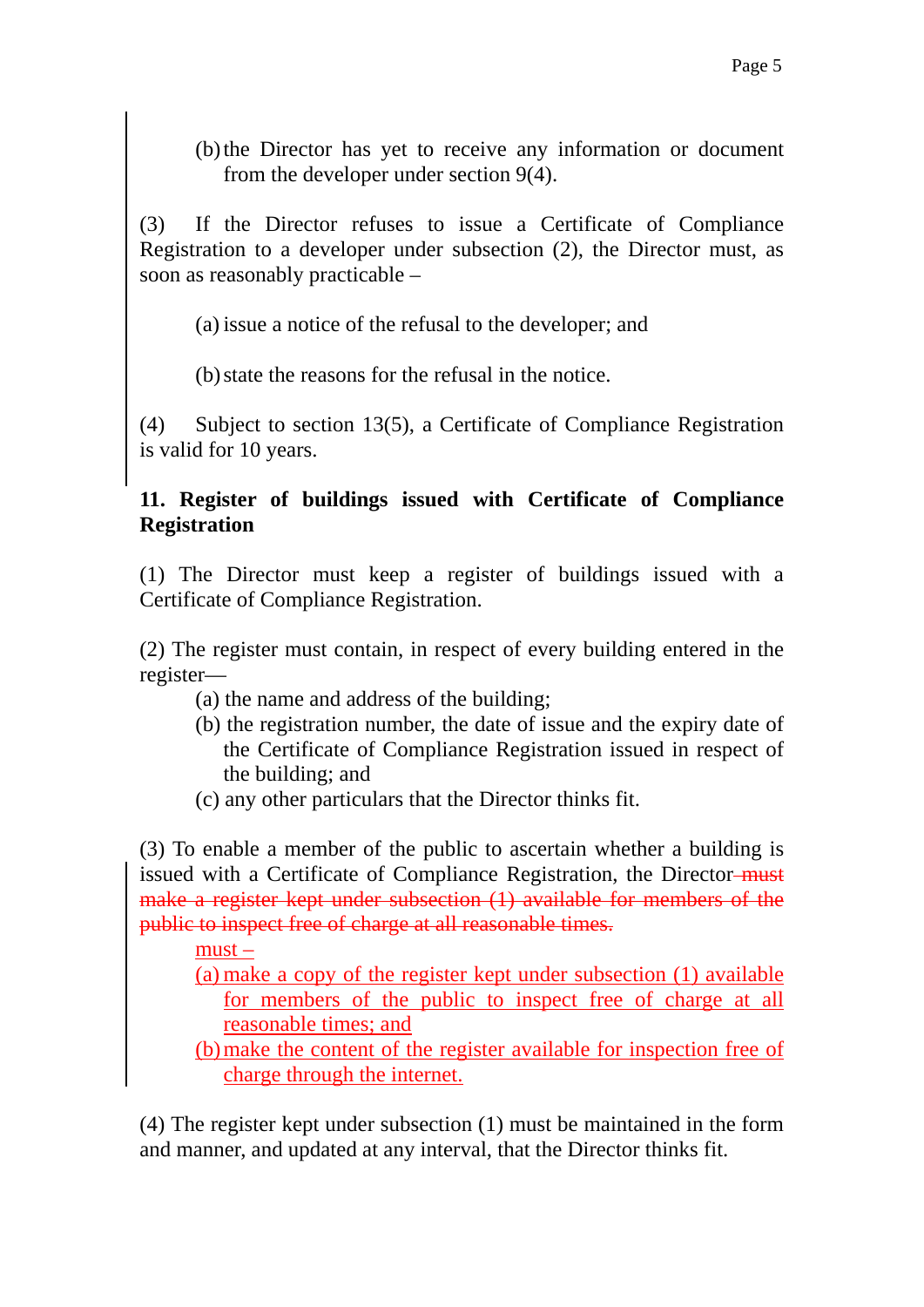## **12. Duties of owners and responsible persons of building with Certificate of Compliance Registration**

(1A) This section applies in relation to a building in respect of which a Certificate of Compliance Registration has been issued.

(1) The owner of a building must ensure that at all times a Certificate of Compliance Registration is in force in respect of the building.

- (2) The owner of a building must ensure that—
	- (a) the central building services installations in the building are maintained to a standard not lower than that applied in the first Certificate of Compliance Registration issued in respect of the building; and
	- (b) if a Form of Compliance has been issued in respect of any central building services installation in the building, the installation is maintained to a standard not lower than that applied in the latest Form of Compliance issued in respect of the installation.
- (3) The responsible person of a unit of a building must ensure that—
	- (a) the building services installations serving the unit that are not the central building services installations in the building meet, and are maintained to, a standard not lower than that applied in the first Certificate of Compliance Registration issued in respect of the building; and
	- (b) if a Form of Compliance has been issued in respect of any building services installation serving the unit, the installation is maintained to a standard not lower than that applied in the latest Form of Compliance issued in respect of the installation.

(4) A person who contravenes subsection (1) commits an offence and is liable on conviction to a fine at level 6.

(5) A person who contravenes subsection (2) or (3) commits an offence and is liable on conviction to a fine at level 5.

## **17. Duty to obtain Form of Compliance for major retrofitting works**

(1) Subject to subsection (4), if major retrofitting works are carried out in respect of any building services installation that serves any unit or common area of a building, the responsible person of the unit or the owner of the common area, as may be appropriate a person who is the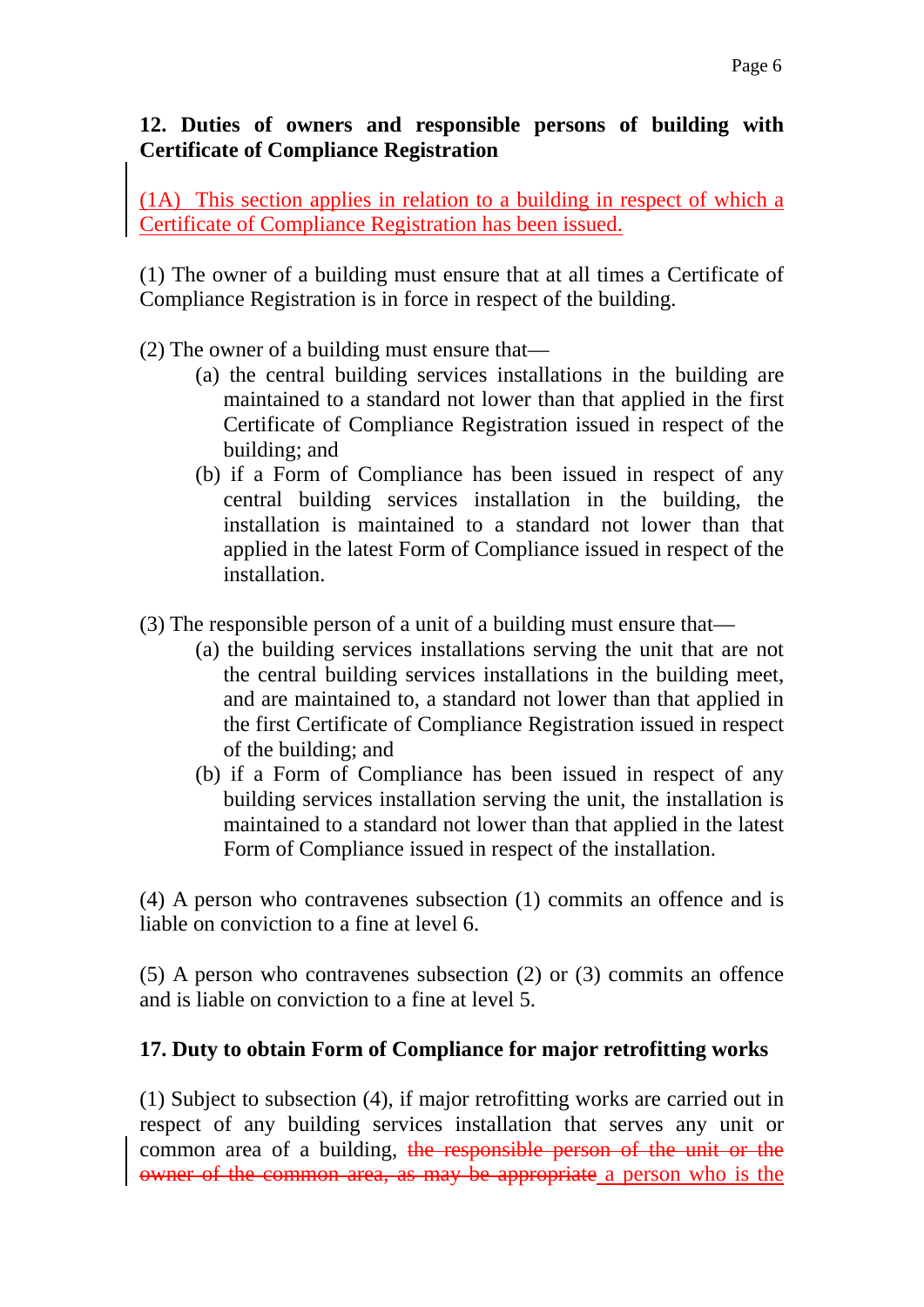responsible person of the unit or the owner of the common area, as may be appropriate, as at the completion of the works, must, within 2 months after the completion of the works, obtain a Form of Compliance issued in respect of the installation.

(2) Subject to subsection (4), if major retrofitting works are carried out in respect of any central building services installation, the owner of the installation a person who is the owner of the installation as at the completion of the works must, within 2 months after the completion of the works, obtain a Form of Compliance issued in respect of the installation.

(3) For the purposes of subsections (1) and (2), major retrofitting works carried out in respect of any building services installation are regarded as completed when—

- (a) the works have been carried out and the installation is ready to be used for its principal function as designed; or
- (b) if the works involve 2 or more installations, the works have been carried out and all the installations are ready to be used for their principal functions as designed.

(4) The Director may, on an application in writing by the responsible person or owner concerned, extend the period specified in subsection (1) or (2) if the Director is satisfied that there is a reasonable ground for the extension.

(5) An extension granted under subsection (4) may be subject to any condition that the Director thinks fit.

 $(6)$  If —

- (a) an extension granted under subsection (4) is subject to any condition under subsection (5) and the condition is contravened; or
- (b) the ground on which the extension was granted no longer exists, the Director may, by a notice issued to the responsible person or owner concerned, withdraw the extension.

(7) If the Director withdraws an extension under subsection (6), the Director may issue a notice to the responsible person or owner concerned directing the responsible person or owner to obtain a Form of Compliance issued in respect of the building services installation within a period specified in the notice.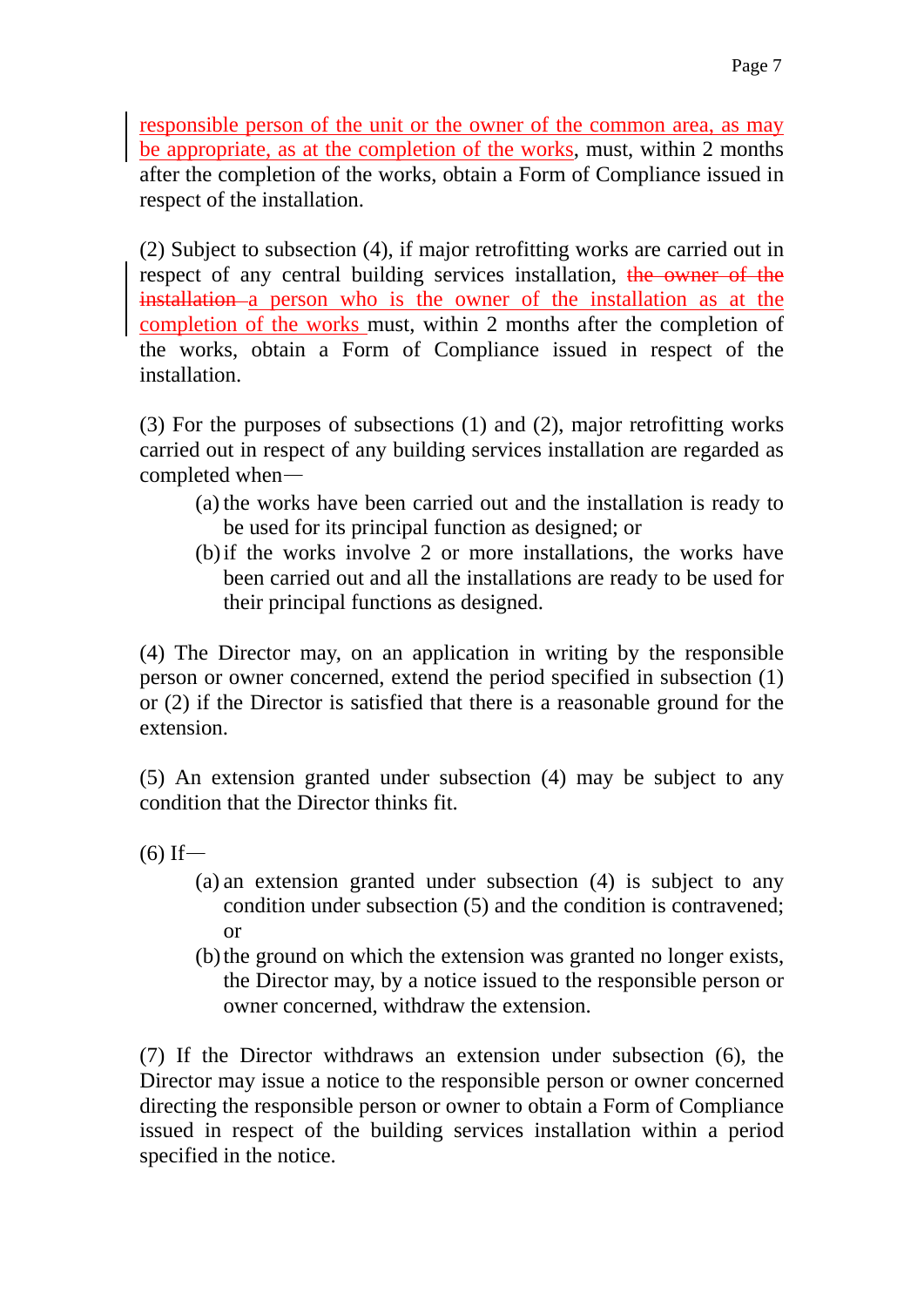(8) If the Director issues a notice to a person under subsection (7), the person must comply with the direction in the notice.

(9) A person who fails to comply with subsection  $(1)$ ,  $(2)$  or  $(8)$  commits an offence and is liable on conviction to a fine at level 5.

#### **18. Requirements applicable to Form of Compliance**

(1) A Form of Compliance must—

- (a) be issued by a registered energy assessor;
- (b) be in the specified form;
- (c) be accompanied by the documents specified in the form;
- (d) contain a declaration by the assessor that—
	- (i) the assessor has, in the 30 days before the declaration, personally inspected the building services installations in respect of which the major retrofitting works were carried out and which are specified in the Form of Compliance; and
	- (ii) the assessor is satisfied that the installations comply with the specified standards and requirements.

(2) If a Form of Compliance is issued in respect of any building services installation, the responsible person of the relevant unit or the owner of the relevant common area of the building or, in the case of a central building services installation, the owner of the installation must maintain the installation to a standard not lower than that applied in that Form of Compliance.

(3) A responsible person or an owner who contravenes subsection (2) commits an offence and is liable on conviction to a fine at level 5.

(4) A registered energy assessor who—

- (a) inspects a building services installation in any building or any unit of a building on the instruction of a responsible person or an owner acting in compliance with section 17(1) or (2); and
- (b) is satisfied that the installation complies with the specified standards and requirements, must issue a Form of Compliance accordingly and comply with subsection (5).

(5) A registered energy assessor who issues a Form of Compliance must—

- (a) send a copy of it together with the document specified in the Form of Compliance to the Director; and
- (b) send another copy of it to—
	- (i) the property management company of the building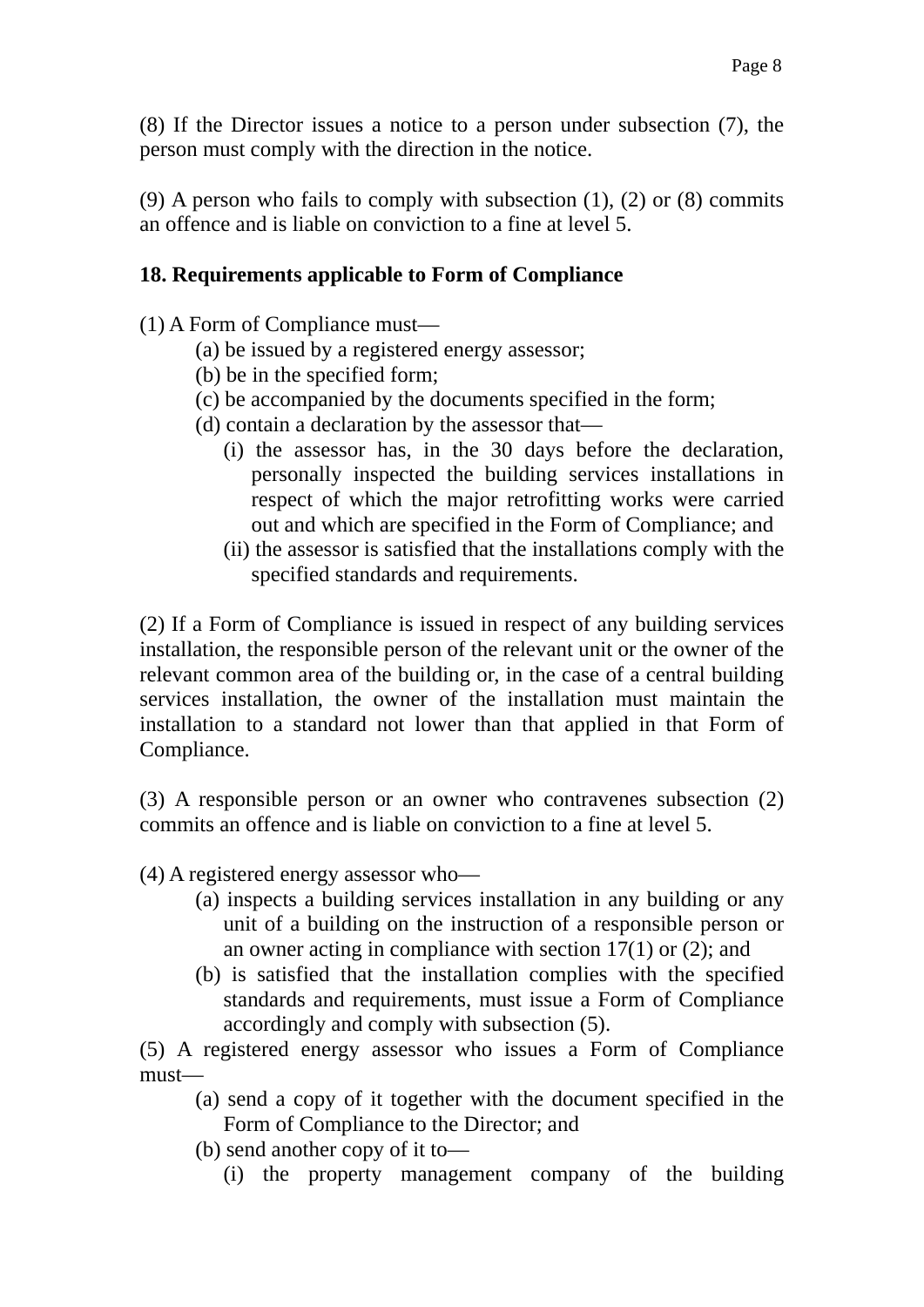concerned; or

(ii) if there is no such property management company or the property management company cannot be found or ascertained, the owner of the building.

(6) A registered energy assessor who fails to comply with subsection (5) commits an offence and is liable on conviction to a fine at level 3.

(7) If a property management company or, if subsection (5)(b)(ii) applies, an owner of a building does not receive a copy of a Form of Compliance from a registered energy assessor within 2 months after the completion date of the major retrofitting works concerned, the company or owner must issue a notice of the fact to the Director.

(8) Subsection (7) does not apply to a person who, at the time when the person applied for an extension under section 17(4), declared himself or herself to be the owner of the relevant building.

 $(9)$  A notice under subsection  $(7)$  must

(a) be in the specified form; and

(b) be issued to the Director within 30 days after the 2-month period referred to in that subsection.

(10) A property management company or an owner who fails to comply with subsection (7) commits an offence and is liable on conviction to a fine at level 2.

# **22. Energy audit requirement**

(1) The owner of a building must cause an energy audit to be carried out in accordance with this section at intervals no longer than 10 years in respect of the central building services installations common areas of the building.

(2) The first energy audit for the central building services installationscommon areas of a building issued with a Certificate of Compliance Registration must be carried out within 10 years after the building is first issued with a Certificate of Compliance Registration.

(3) The first energy audit for the central building services installationscommon areas of a building without a Certificate of Compliance Registration must be carried out according to the schedule specified in Schedule 5.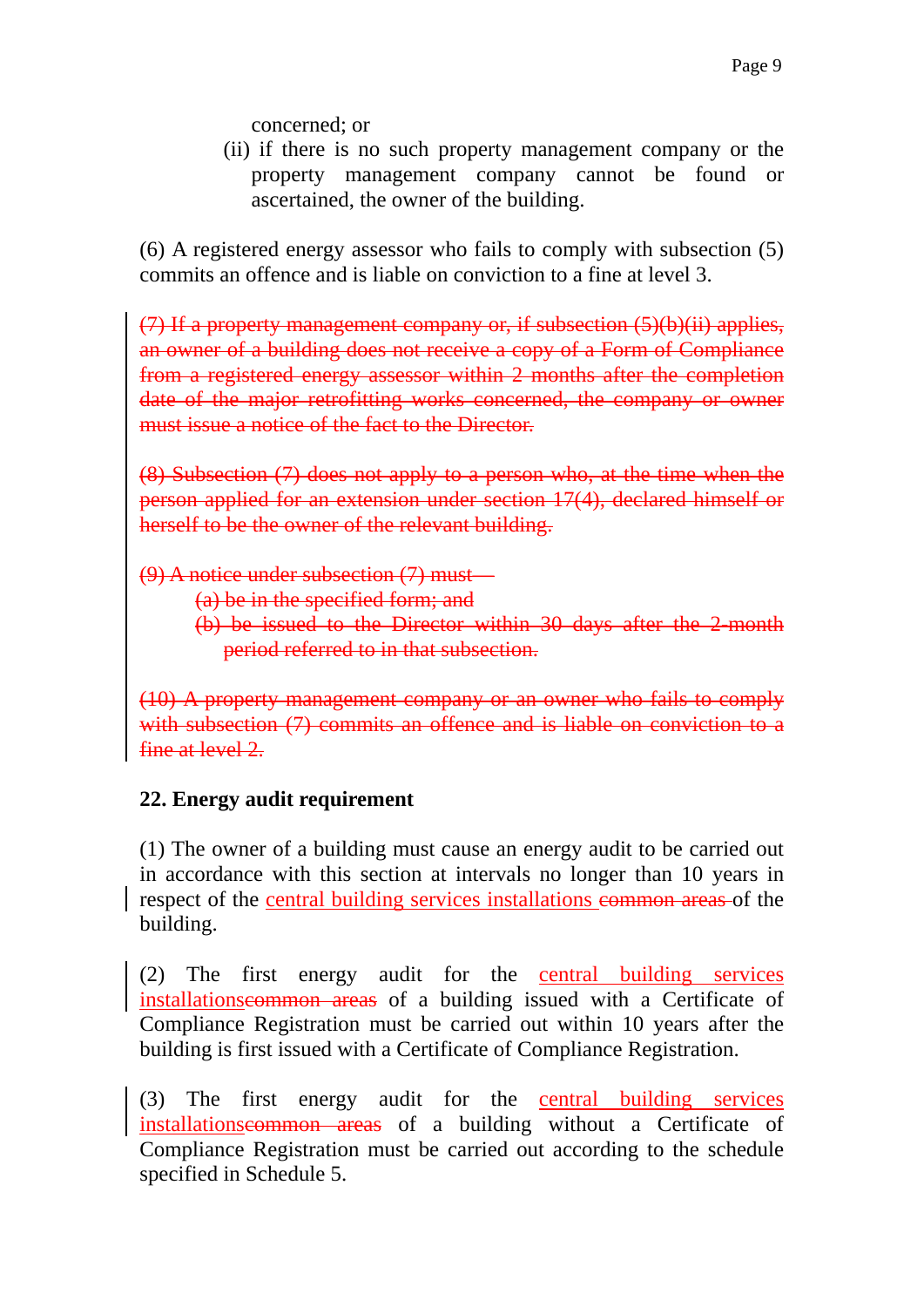(4) An energy audit must be carried out—

- (a) by a registered energy assessor; and
- (b) in accordance with a code of practice.

(5) A registered energy assessor who carries out an energy audit in respect of a building must, within 30 days after issuing an Energy Audit Form, send a copy of the Energy Audit Form and an energy audit report on the audit to the Director.

(6) An Energy Audit Form issued under subsection (5) must—

- (a) be in the specified form; and
- (b) be accompanied by the documents specified in the form.

(7) An Energy Audit Form issued in respect of a building ceases to have effect on the issue of another Energy Audit Form in respect of the building.

(8) An owner of a building who contravenes subsection (1) commits an offence and is liable on conviction to a fine at level 5.

(9) A registered energy assessor who contravenes subsection (5) commits an offence and is liable on conviction to a fine at level 3.

## **29. Powers of authorized officers**

(1) An authorized officer may, for the purposes of ascertaining whether this Ordinance has been or is being complied with—

- (a) enter any part of a prescribed building (including a prescribed building under construction) that is not a residential unit;
- (a) subject to subsection (2A), enter during reasonable hours any part of a prescribed building (including a prescribed building under construction) that is not for residential use;
- (b) inspect, examine, monitor and test any building services installation in a prescribed building;
- (c) require the responsible person of any prescribed building or any unit of a prescribed building or any person who has been involved in the installation of any building services installation in any prescribed building to produce—
	- (i) any document relating to the building services installations in the building including any drawing, test record on the energy efficiency performance of the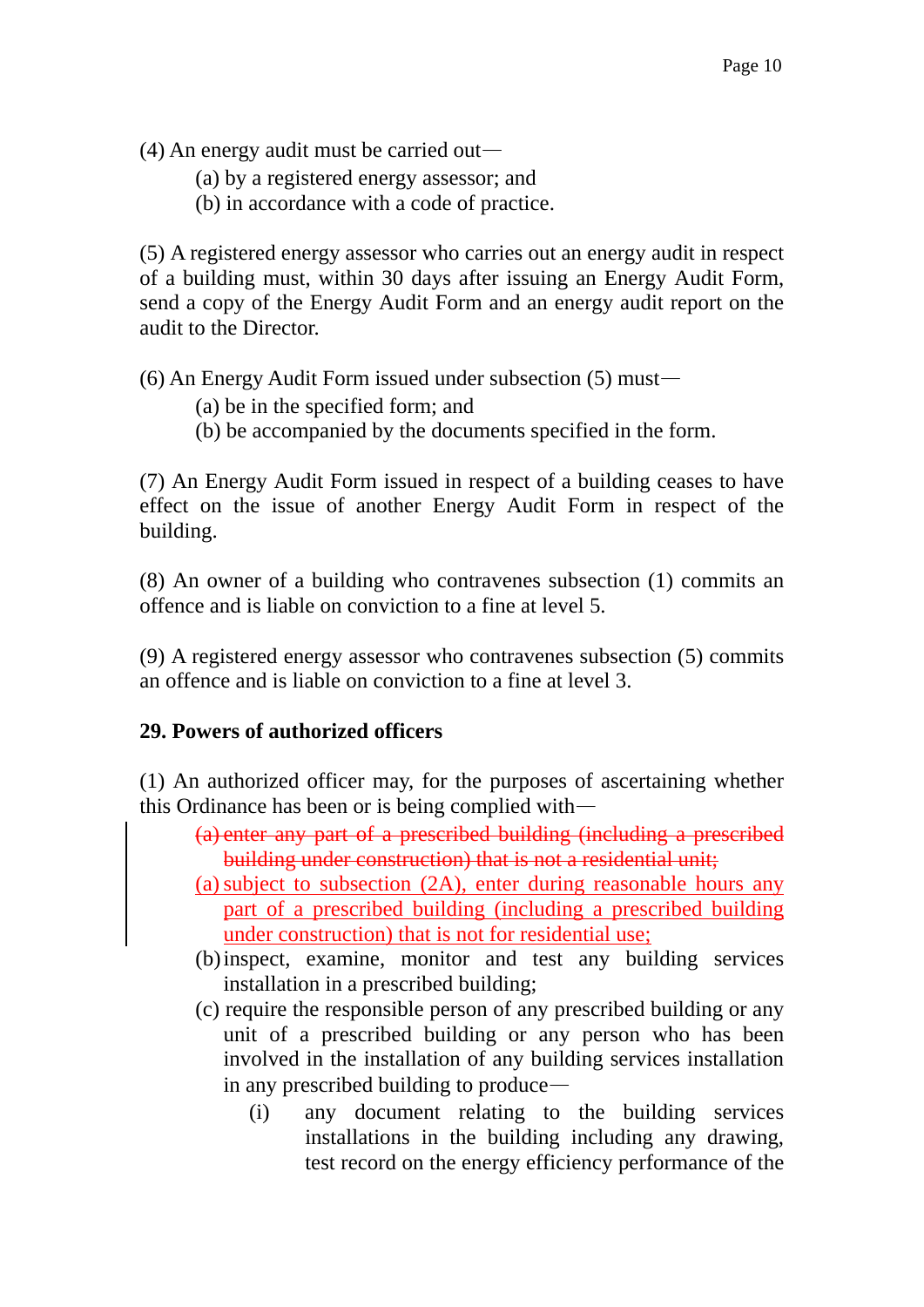building services installations, purchasing order and works contract; or

- (ii) any other document, information or article that the officer reasonably believes to be relevant to an offence or a suspected offence under this Ordinance; and
- (d) take a copy of any drawing, record, order, contract, document or information referred to in paragraph (c).

(2) An authorized officer may take with him or her any assistant and equipment as may be necessary for the exercise of any power under subsection  $(1)$ .

(2A) The power conferred by subsection (1)(a) may not be exercised unless –

(a) the Director has given at least 14 days' notice to the responsible person of the relevant part of the prescribed building;

(b) the Director has given shorter notice to which the responsible person agrees; or

(c) the responsible person agrees to waive any notice.

(2B) A notice given under subsection (2A) must state the reason for the proposed entry.

(3) A person who, without reasonable excuse—

- (a)fails to comply with a requirement made under subsection  $(1)(c)$ ; or
- (b) obstructs any authorized officer or any assistant referred to in subsection (2) in the exercise of any power under this Ordinance, commits an offence and is liable on conviction to a fine at level 5 and to imprisonment for 6 months.

(4) A person who, in purported compliance with a requirement made under subsection (1)(c), knowingly or recklessly provides any false or misleading information commits an offence and is liable on conviction to a fine at level 6 and to imprisonment for 6 months.

# **31. Register of Registered Energy Assessors**

(1) The Director must keep a Register of Registered Energy Assessors.

(2) The Register of Registered Energy Assessors must contain such information as may be provided for in the regulation made under section 42.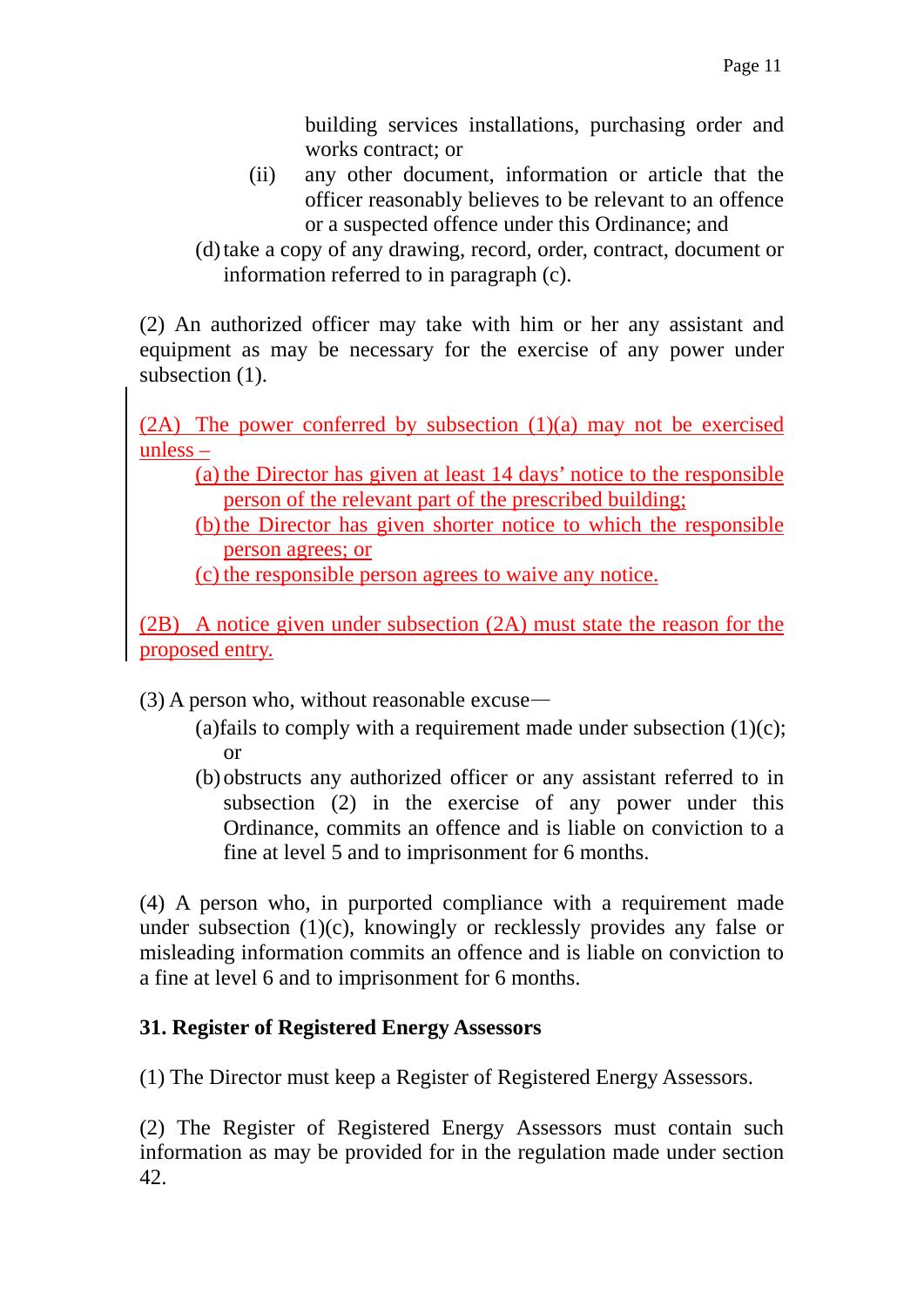(3) To enable a member of the public to ascertain whether any person is a registered energy assessor, the Director<del> must make the Register of</del> Registered Energy Assessors available for members of the public to inspect free of charge at all reasonable times.

must –

- (a) make a copy of the Register of Registered Energy Assessors available for members of the public to inspect free of charge at all reasonable time; and
- (b) make the content of the Register available for inspection free of charge through the internet.

(4) The Register of Registered Energy Assessors must be maintained in the form and manner, and updated at any interval, that the Director thinks fit.

# **34. Appeal board panel**

(1) The Secretary is to appoint the members of a Buildings Energy Efficiency Appeal Board Panel which is to consist of—

- (a) not more than  $10$  members  $\frac{5}{2}$  members who are corporate members of the Hong Kong Institution of Engineers and are in the electrical discipline;
- (b) not more than  $10$  members  $\frac{5}{2}$  members who are corporate members of the Hong Kong Institution of Engineers and are in the mechanical discipline;
- (c) not more than  $10$  members  $\frac{5}{2}$  members who are corporate members of the Hong Kong Institution of Engineers and are in the building services discipline;
- (d) not more than  $10$  members  $\frac{5}{2}$  members who are corporate members of the Hong Kong Institution of Engineers and are in the environmental discipline; and
- (e) not more than 10 members5 members who are members of the Engineers Registration Board established under the Engineers Registration Ordinance (Cap. 409).

(1A) A person who is in 2 or more of the 5 disciplines mentioned in paragraphs (a) to (e) of subsection (1) is, for the purpose of subsections (1) and (6)(d), regarded as being in only one of those disciplines designated by the Secretary at the time of the person's appointment.

(2) A person is not eligible for appointment under subsection (1) if the person—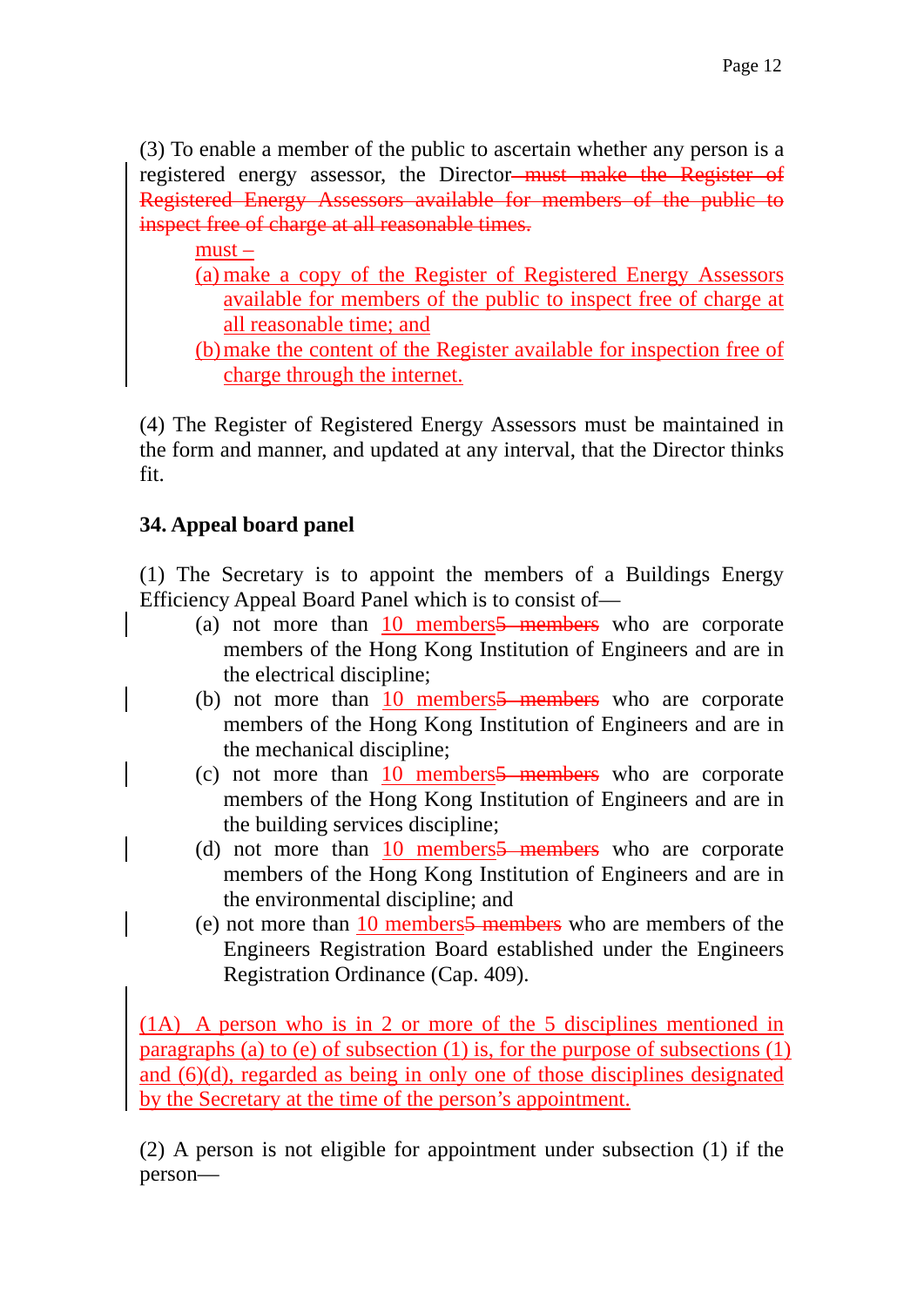- (a) is a public officer; or
- (b) has not practised in the engineering profession in Hong Kong for at least 10 years.

(3) A member of the appeal board panel is to be appointed for a term of 3 years and may be reappointed on the expiry of a term.

(4) The Secretary must give notice in the Gazette of any appointment or reappointment under this section.

(5) A member of the appeal board panel may, at any time, resign by issuing a notice in writing to the Secretary.

(6) The Secretary may terminate the office of a member of the appeal board panel if the Secretary is satisfied that the member—

- (a) has become a public officer;
- (b) has become bankrupt or has entered into a voluntary arrangement within the meaning of section 2 of the Bankruptcy Ordinance (Cap. 6) with his or her creditors;
- (c) is incapacitated by physical or mental illness;
- (d) has ceased to be of the capacity by virtue of which he or she was appointed; or
- (e) is otherwise unable or unfit to perform the functions of a member.

(7) The Secretary must give notice in the Gazette of any termination of office under this section.

## **35. Appeal board**

(1) Within 21 days after receiving a notice of appeal delivered under section 33, the Secretary must appoint from among the members of the appeal board panel a Buildings Energy Efficiency Appeal Board to hear the appeal.

(2) An appeal board is to consist of 5 members appointed from all 5 categories of members specified in section 34(1).

(2A) Subject to section 36(3B), if a vacancy occurs in an appeal board, the Secretary must, as soon as practicable, make appointment from among the members of the appeal board panel to fill the vacancy.

(3) The members of an appeal board must elect a Chairperson from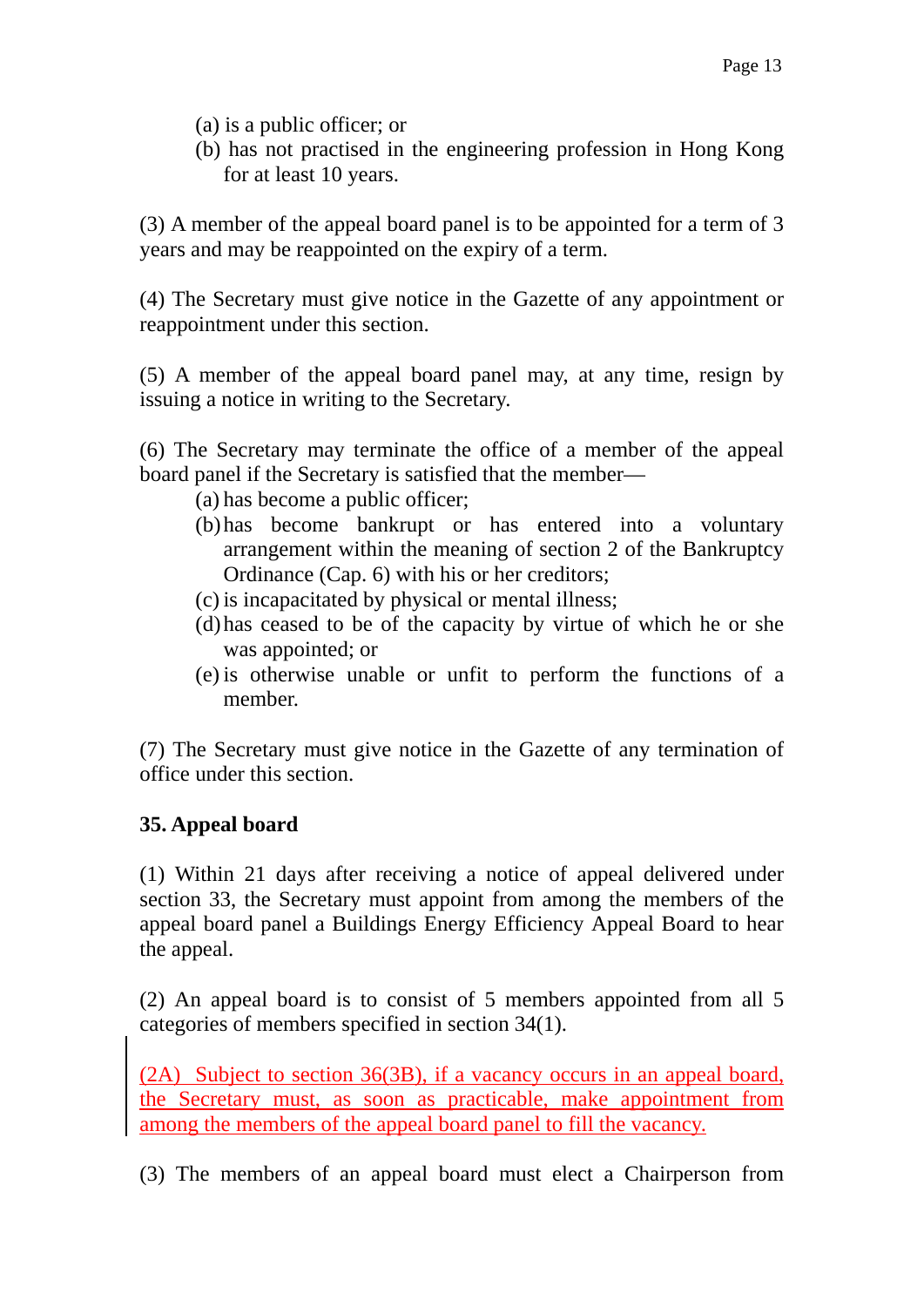among themselves to preside at the hearing of the appeal.

(4) The members of an appeal board may be paid out of the general revenue any remuneration that the Financial Secretary determines.

#### **36. Proceedings of appeal board**

(1) The quorum for a meeting of an appeal board is  $\overline{3}$  members 4 members.

(2) Any question before an appeal board must be determined by a majority of the members.

(3) If there is an equality of votes in respect of any question to be determined in an appeal, the Chairperson of an appeal board has a casting vote in addition to his or her original vote.

(3A) An appeal board may perform any of its functions, and its proceedings are valid, despite –

(a) subject to subsection (3B), a vacancy in the board; or

(b) a defect in the appointment or qualification of a person purporting to be a member of the board.

 $(3B)$  If –

(a) any vacancy occurs in the office of an original member of the appeal board; and

(b) as a result fewer than 3 original members of the appeal board remain in office,

the appeal board must be dissolved and the Secretary is deemed to have received a notice of appeal delivered under section 33 in relation to the subject matter of the appeal.

(4) In the performance of their functions under this Ordinance, the members of an appeal board have the same privileges and immunities as a judge of the Court of First Instance has in civil proceedings in that court.

(5) A person appearing before an appeal board as a witness, a party to an appeal or a representative of a party to an appeal is entitled to the same privileges and immunities as he or she would have in civil proceedings in the Court of First Instance.

(6) Subject to this Ordinance, an appeal board may determine its own procedure.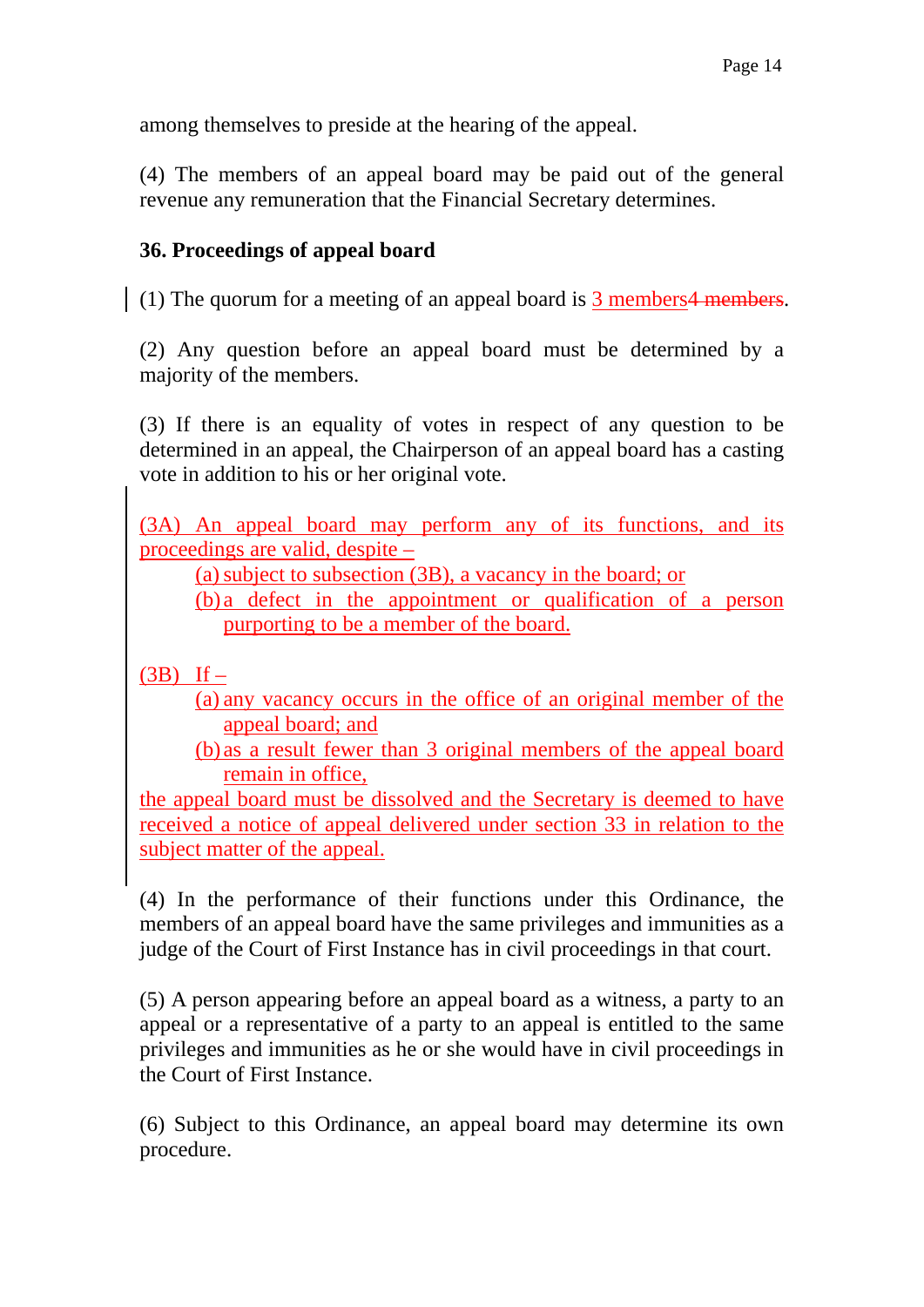## **37. Hearing**

(1) The Chairperson of an appeal board must notify the appellant and the Director of the date, time and place of the hearing of the appeal at least 14 days before the hearing.

#### (2) At any proceedings before an appeal board—

- (a) the appellant may be represented by—
	- (i) a barrister or solicitor; or
	- (ii) (if the appellant is a body corporate) an individual authorized by the appellant; and
- (b) the Director may be represented by—
	- (i) a barrister or solicitor; or
	- (ii) a public officer.

(3) An appeal board may engage any barrister or solicitor to attend a hearing of the board to advise it on any matter relating to the appeal.

(4) The hearing of an appeal must be open to the public unless the appeal board determines that there is a good reason for it to be held in camera.

(5) An appeal board may, by a notice signed by the Chairperson and issued to a person—

(a)direct the person to attend before the board and to give evidence; or

(b) direct the person to produce documents.

(6) A person who fails to comply with a direction under subsection (5) commits an offence and is liable on conviction to a fine at level 5.

(7) Despite subsection (5), no person to whom a direction is given under that subsection is bound required to give any evidence or produce any document which tends to incriminate himself or herself.

#### **38. Appeal board may authorize inspection of building services installation**

(1) If an appeal board reasonably believes that a building services installation is relevant to the determination of an appeal, the board may, by an authorization signed by the Chairperson of the board—

(a) authorize a person to inspect the installation; and

(b) authorize the person to enter any unit that is not for residential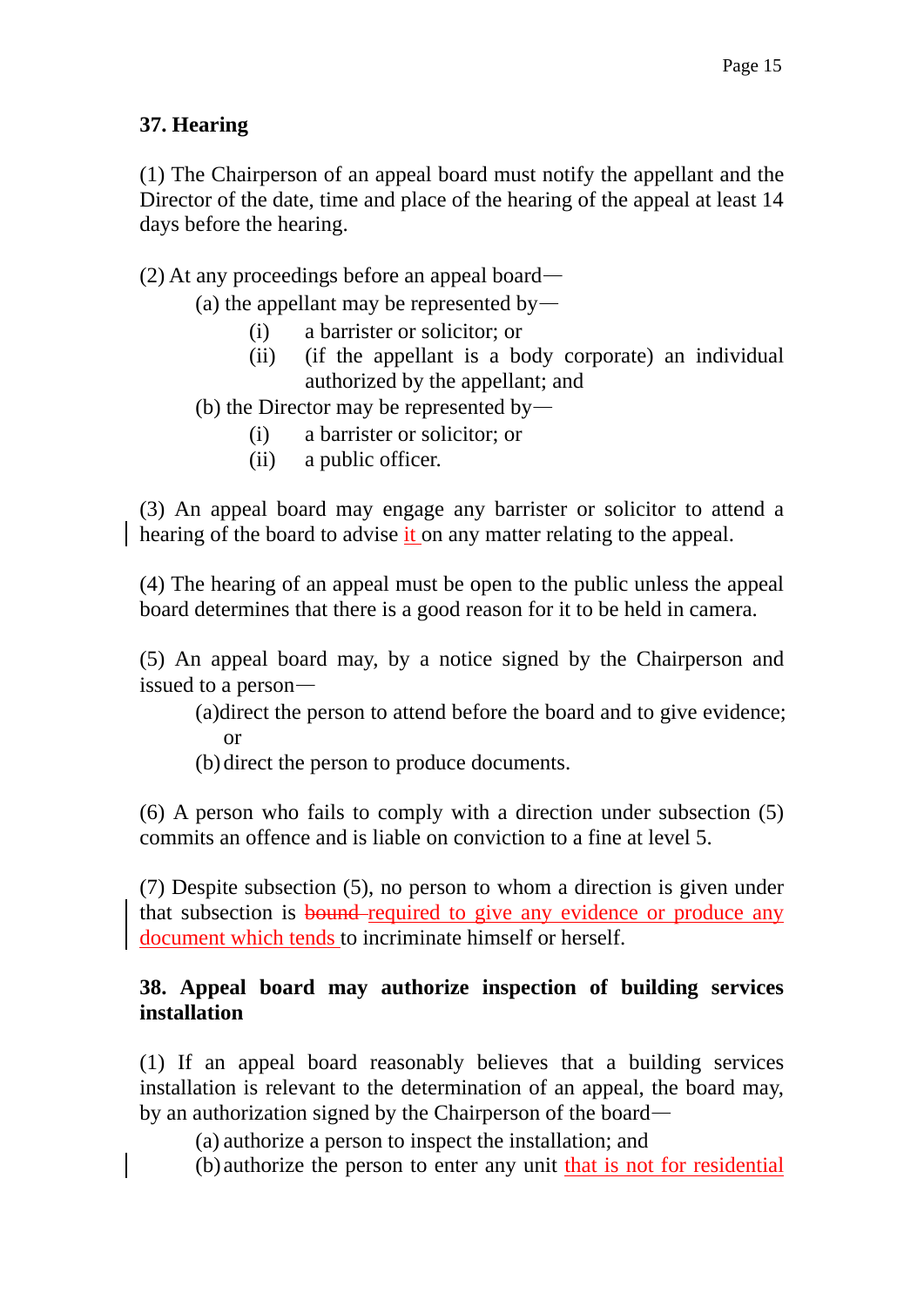useother than a residential unit for the purposes of the inspection.

(2) A person who, without reasonable excuse, obstructs a person authorized under subsection (1) in the inspection commits an offence and is liable on conviction to a fine at level 5 and to imprisonment for 6 months.

#### **39.** 上訴的裁定

- (1) 上訴委員會可——
	- (a) 確認、更改或推翻上訴所針對的決定或指示;或
	- (b) 以該委員會本身的決定或指示,取代上訴所針對的決定或 指示。
- (2) 上訴委員會可就以下訟費或費用的支付,作出它認為合適的任何 命令——
	- (a) 上訴法律程序的訟費;或
	- (b) 署長或在該等法律程序中的任何其他人的訟費。
- (3) 根據第(2) 款判給或判付的訟費,可作為民事債項追討。

(4) 上訴委員會須向上訴人及署長發出關於其裁定及作出該項裁定的 理由的通知。

#### **39. Determination of appeal**

(1) An appeal board may—

- (a) confirm, vary or revoke the decision or direction appealed against; or
- (b) substitute its own decision or direction for the decision or direction appealed against.

(2) An appeal board may make any order that it thinks fit with regard to the payment of—

- (a) costs or expenses of the appeal proceedings; or
- (b) costs of the Director or any other person in the proceedings.

(3) The costs awarded ordered to be paid under subsection (2) are recoverable as a civil debt.

(4) An appeal board must issue to the appellant and the Director a notice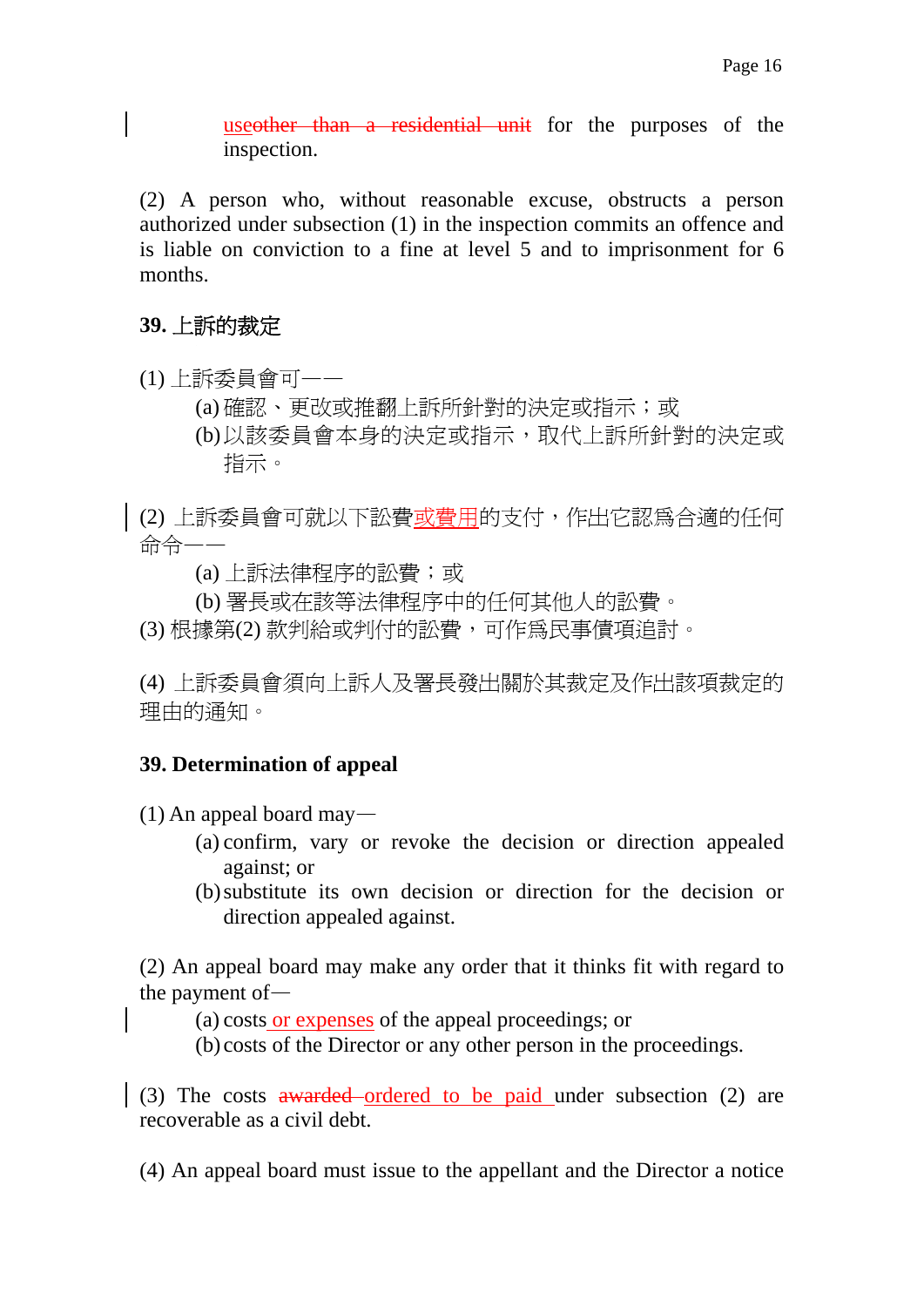of its determination and the reasons for it.

#### **40. Code of practice**

- (1) To provide practical guidance in respect of any standard or requirement under this Ordinance, the Director may—
	- (a) issue any code of practice that the Director thinks fit; or
	- (b) approve any code of practice issued by any body or authority that the Director thinks fit.

(2) A code of practice may include—

- (a) building energy efficiency standards and requirements;
- (b) the requirements for assessment of the energy efficiency performance of a building services installation; and
- (c) the requirements for carrying out an energy audit.
- (3) The Director must—
	- (a) by a notice published in the Gazette identify a code of practice issued or approved under subsection (1);
	- (b) specify in the notice the commencement date of the code of practice; and
	- (c) specify the requirement under this Ordinance for which the code of practice is issued or approved.

(4) The Director may, from time to time, by a notice published in the Gazette—

- (a) revise any code of practice issued under subsection (1); and
- (b) approve any revision of any code of practice approved under subsection  $(1)$ .

 $(5)$  A notice under subsection (4) must specify—

- (a) the code of practice being revised;
- (b) the commencement date of the revision; and
- (c) if applicable, the requirement under this Ordinance for which the revision is made or approved.

(6) The Director may, at any time, by a notice published in the Gazette withdraw any code of practice approved under subsection (1).

(6A) The Director must, before exercising the power conferred by subsection  $(1)$ ,  $(4)$  or  $(6)$ , consult as the Director thinks fit such organizations or individuals who, in the opinion of the Director, have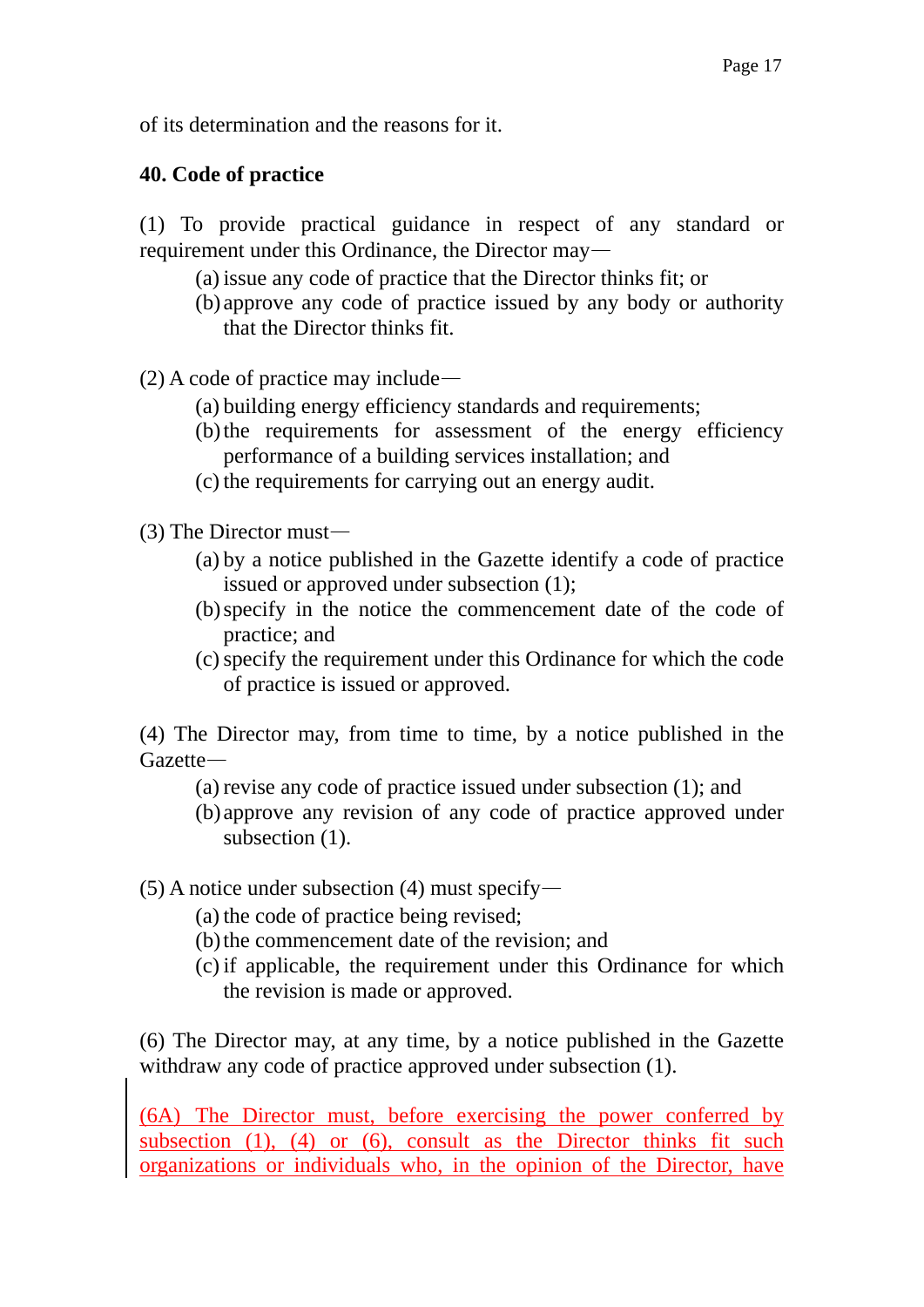technical expertise or professional experience in building services installations.

(7) A notice under subsection (6) must specify the date on which the withdrawal takes effect.

(8) A reference to a code of practice is a reference to the code of practice as revised from time to time in accordance with this section.

(9) A notice under subsection (3), (4) or (6) is not subsidiary legislation.

## **41. Admissibility of code of practice in evidence**

(1) If, in any legal proceedings, the court is satisfied that a provision of a code of practice is relevant to the determination of a matter that is in issue in the proceedings—

- (a)the code of practice is admissible in evidence in the proceedings; and
- (b) proof that the person contravened or did not contravene a relevant provision of the code of practice may be relied on by any party to the proceedings as tending to establish or negate the matter.

(2) In any legal proceedings, the production of a Government Printer's copy of an issue of the Gazette in which a code of practice is identified is sufficient proof of the content of the code of practice.

(3) In this section, "court"  $(\#E)$  includes a magistrate. In this section – "court" (法院) includes a magistrate and an appeal board; "legal proceedings" (法律程序) includes proceedings before an appeal board.

## **43. Secretary may amend Schedules**

(1) The Secretary may, by notice published in the Gazette, amend any Schedule.

(1) The Secretary may, with the approval of the Legislative Council, amend Schedule 1, 2, 3 or 4 by notice published in the Gazette.

(1A) The Secretary may amend Schedule 5 by notice published in the Gazette.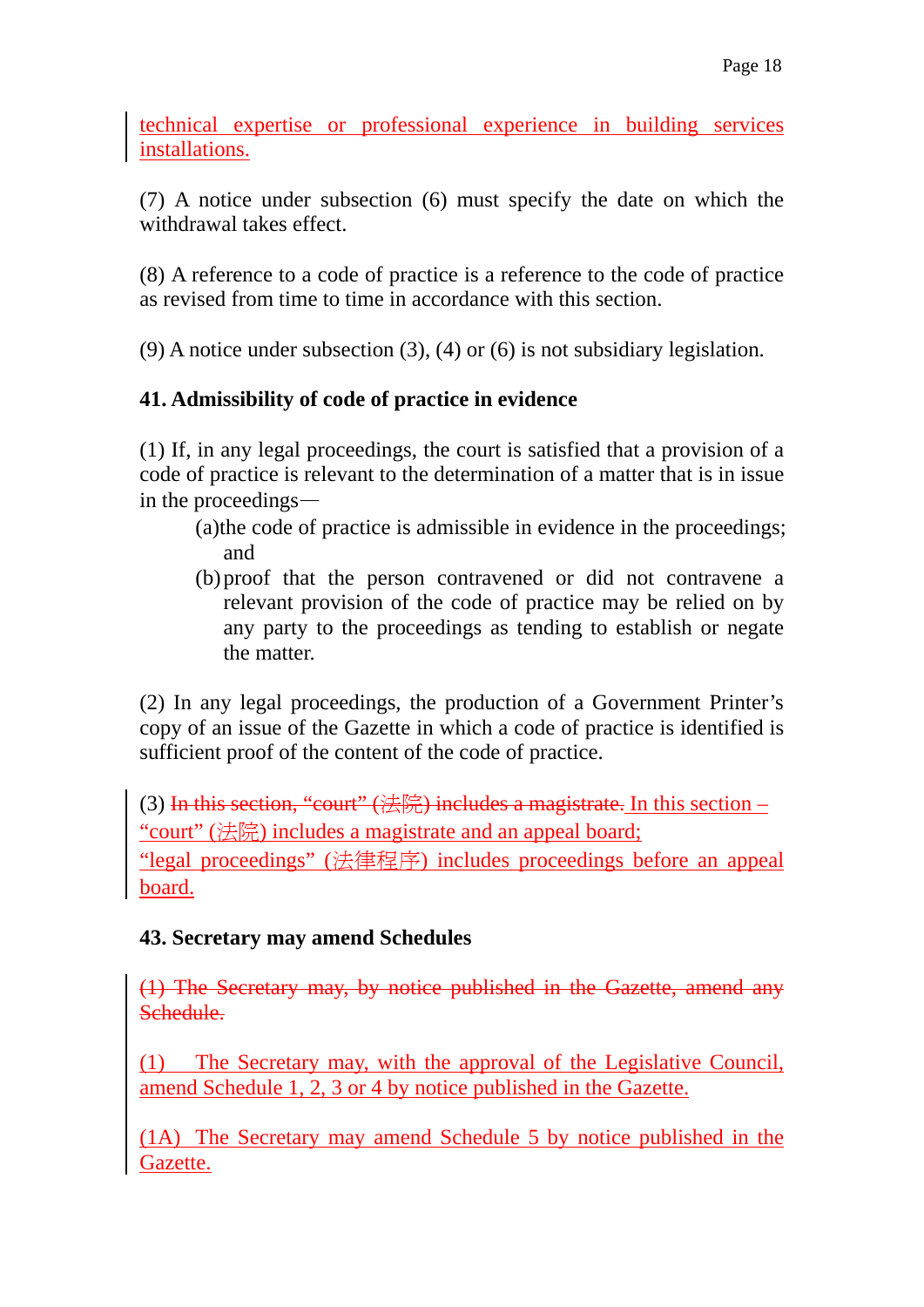(2) A notice made under this sectionsubsection  $(1)$  may contain such incidental, consequential, supplemental, transitional or saving provisions as may benecessary or expedient in consequence of the notice.

## **47. Issue of notice etc.**

(1) Subject to subsection (2), a notice or any other document required to be issued, submitted or sent under this Ordinance is to be regarded as having been duly issued, submitted or sent if—

(a) in the case of the Director—

- (i) it is addressed to the Director and delivered to the head office of the Electrical and Mechanical Services Department; or
- (ii) it is sent to the Director by registered post addressed to the Director at the head office of the Electrical and Mechanical Services Department;
- (b) in the case of an individual—
	- (i) it is delivered by hand to the individual; or
	- (ii) it is sent to the individual by registered post addressed to the individual at the individual's last known address;
- (c) in the case of a company—
	- (i) it is delivered by hand to any officer of the company; or
	- (ii) it is left at, or sent by registered post to, the registered office of the company within the meaning of the Companies Ordinance (Cap. 32);
- (d) in the case of a body corporate other than a company—
	- (i) it is delivered by hand to any place in Hong Kong at which the body carries on business and given to a person apparently concerned in the management of, or apparently employed by, the body; or
	- (ii) it is sent to the body by registered post addressed to the body at the body's last known address; or
- (e) in the case of a partnership—
	- (i) it is delivered by hand to any place in Hong Kong at which the partnership carries on business and given to a person apparently concerned in the management of, or apparently employed by, the partnership; or
	- (ii) it is sent to the partnership by registered post addressed to the partnership at the partnership's last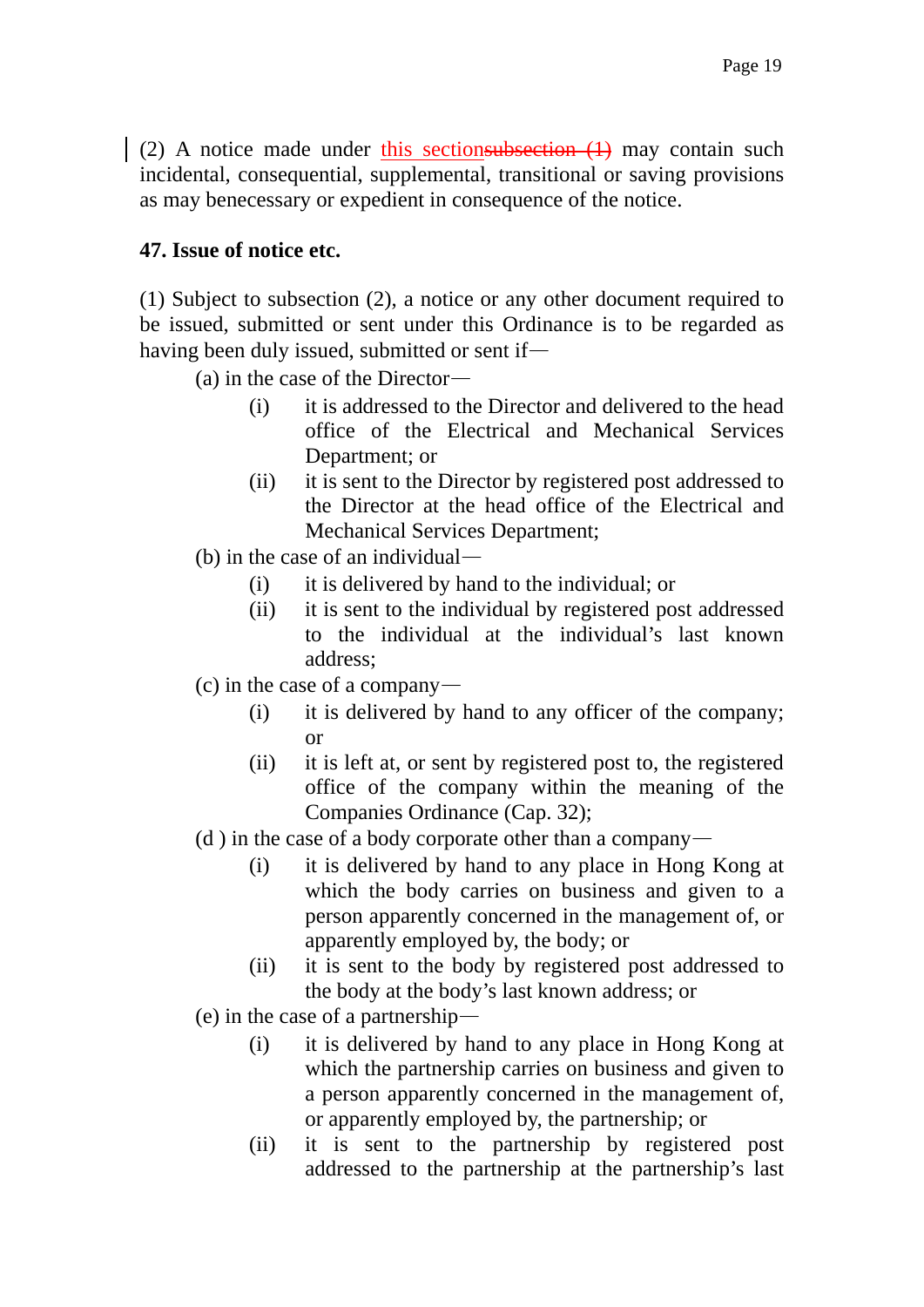#### known address.

(2) A notice issued to a corporation registered under section 8 of the Building Management Ordinance (Cap. 344) in respect of any common area of a building is deemed to be a notice issued to all owners of undivided shares in the land on which the building is situated.

## **50. Defence of due diligence**

(1) In any proceedings against a person for an offence under this Ordinance, it is a defence for the person to show that he or she took all reasonable steps and exercised all due diligence to avoid committing the offence.

(2) If, in any proceedings, the defence under subsection (1) involves an allegation that the offence was due to –

(a) the act or default of another person; or

(b) reliance on information given by another person,

the person charged is not, without the leave of the court, entitled to rely on the defence unless the person has issued a notice in accordance with subsection  $(3)$ .

- (3) A notice issued for the purposes of subsection (2) must
	- (a) identify or assist in the identification of the person who committed the act or default or gave the information; and
	- (b) be issued to the person bringing the proceedings at least 7 working days before the hearing of the proceedings.

(4) If the defence under subsection (1) involves an allegation that the offence was due to reliance on information given by another person, the defence is not established A person charged is not entitled to rely on the defence under subsection (1) by reason of the person's reliance on information given by another person unless the person charged shows that it was reasonable in all the circumstances for him or her to rely on the information, having regard in particular to –

(a) the steps which the person took, and those which might reasonably have been taken by the person, for the purpose of verifying the information; and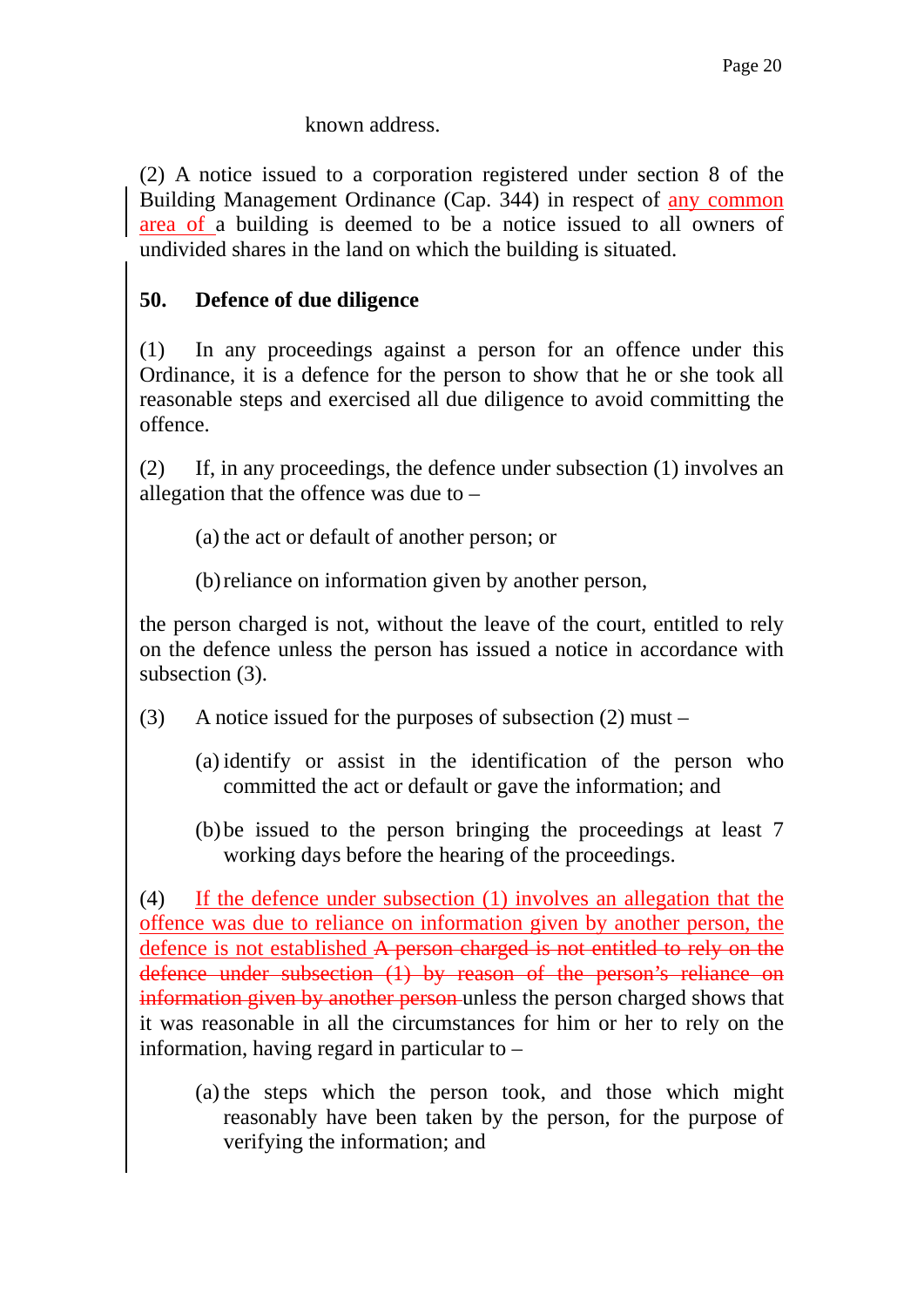(b) whether the person had any reason not to believe the information.

## **51A. Contravention does not give rise to encumbrance**

 For the avoidance of doubt, a contravention of any provision of this Ordinance in relation to any premises does not of itself subject the title of the premises to any encumbrance.

# **SCHEDULE 1 [ss. 2 & 43]**

## **Buildings that Require Certificate of Compliance Registration and Form of Compliance**

- 1. Commercial building.
- 2. Non-residential or non-industrial portion of a composite building.  $\underline{A}$ portion of a composite building that is not for residential or industrial use.
- 3. Hotel and guesthouse.
- 4. Common area of a residential building.
- 5. Common area of the residential or industrial portion of a composite building. Common area of a portion of a composite building that is for residential or industrial use.
- 6. Common area of an industrial building.
- 7. Building that is occupied principally predominately for an education purpose.
- 8. Building that is occupied principally predominantly as a community building including a community hall and social services centre and composite building occupied as 2 or more such places.
- 9. Building that is occupied principally predominantly as a municipal services building including a market, cooked food centre, library, cultural centre and indoor games hall and composite building occupied as 2 or more such places.
	- 10. Building that is occupied principallypredominantly for medical and health care services including a hospital, clinic and rehabilitation centre.
	- 11. Building that is owned by the Government and used principallypredominantly for the accommodation of people during the performance of any function of the Government.
	- 12. Passenger terminal building of an airport.
	- 13. Railway station.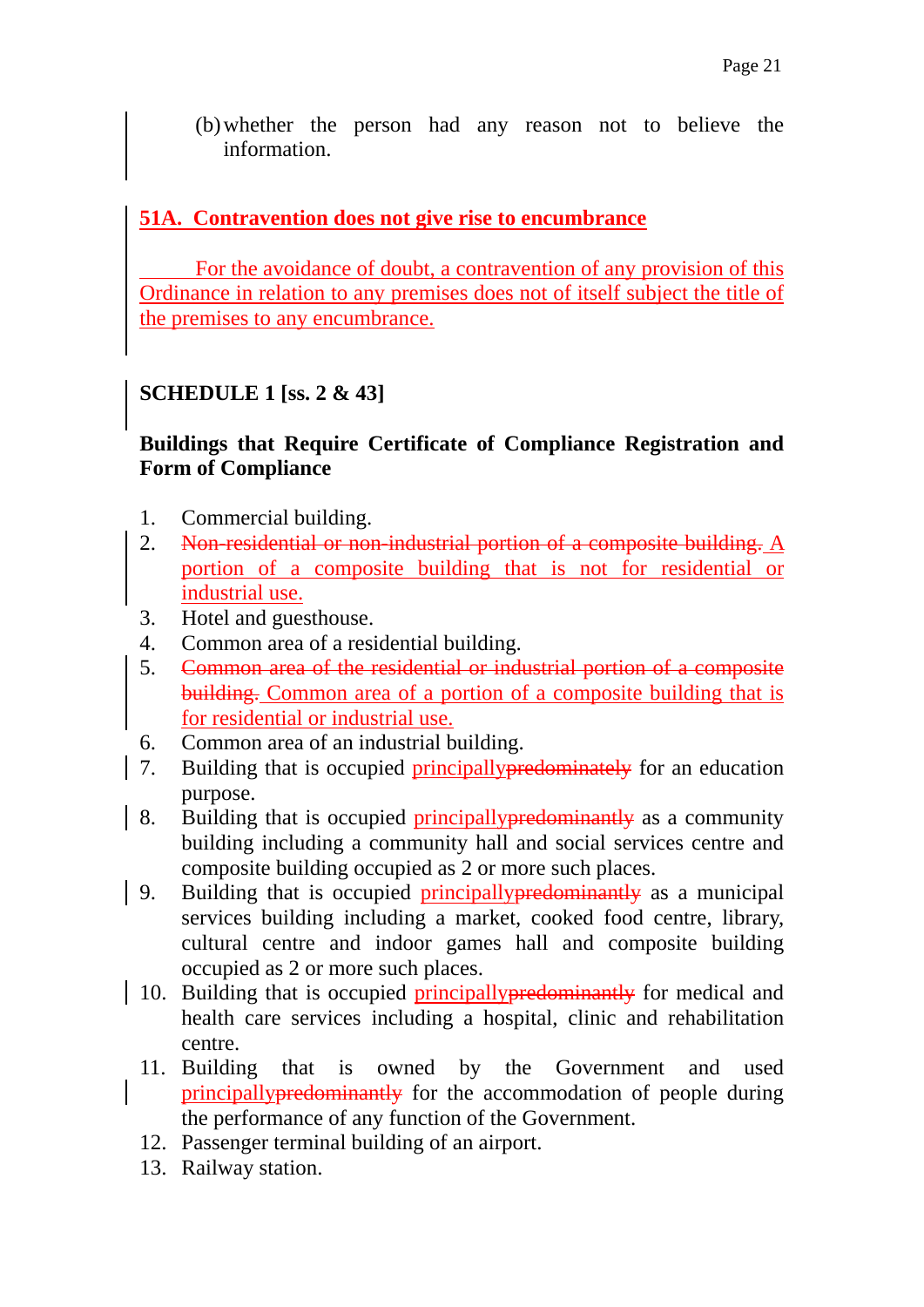# **SCHEDULE 2 [ss. 4 & 43]**

## **Building Services Installations to which this Ordinance does not Apply**

- 1. An installation that is solely used for
	- (a) fire suppression;
	- (b) fire extinguishing; or
	- (c) fire suppression and extinguishing.
- 2. An installation that is solely used for
	- (a) surgical operation;
	- (b) clinical treatment;
	- (c) blood processing;
	- (d) providing or maintaining appropriate environment settings for life protection; or
	- (e) any combination of the purposes specified in paragraphs (a), (b), (c) and (d).
- 3. An installation that is used in a construction site for construction work only.
- 4. An installation that is solely used for industrial manufacturing.
- 5. An installation that is solely used for research in an educational institution.
- 6. A lighting installation that is solely used for
	- (a) illumination of an exhibit or product on display;
	- (b) decoration;
	- (c) visual production; or
	- (a) illumination of an exhibit or product on display including special lighting for illuminating merchandise or art work;
	- (b) decoration including special lighting for architectural feature or festival decoration effect;
	- (c) visual production including special lighting for performance, entertainment or television broadcasting; or
	- (d) any combination of the purposes specified in paragraphs (a), (b) and (c).
- 7. An installation that is solely used for
	- (a) air traffic regulation;
	- (b) air traffic safety;
	- (c) air traffic control; or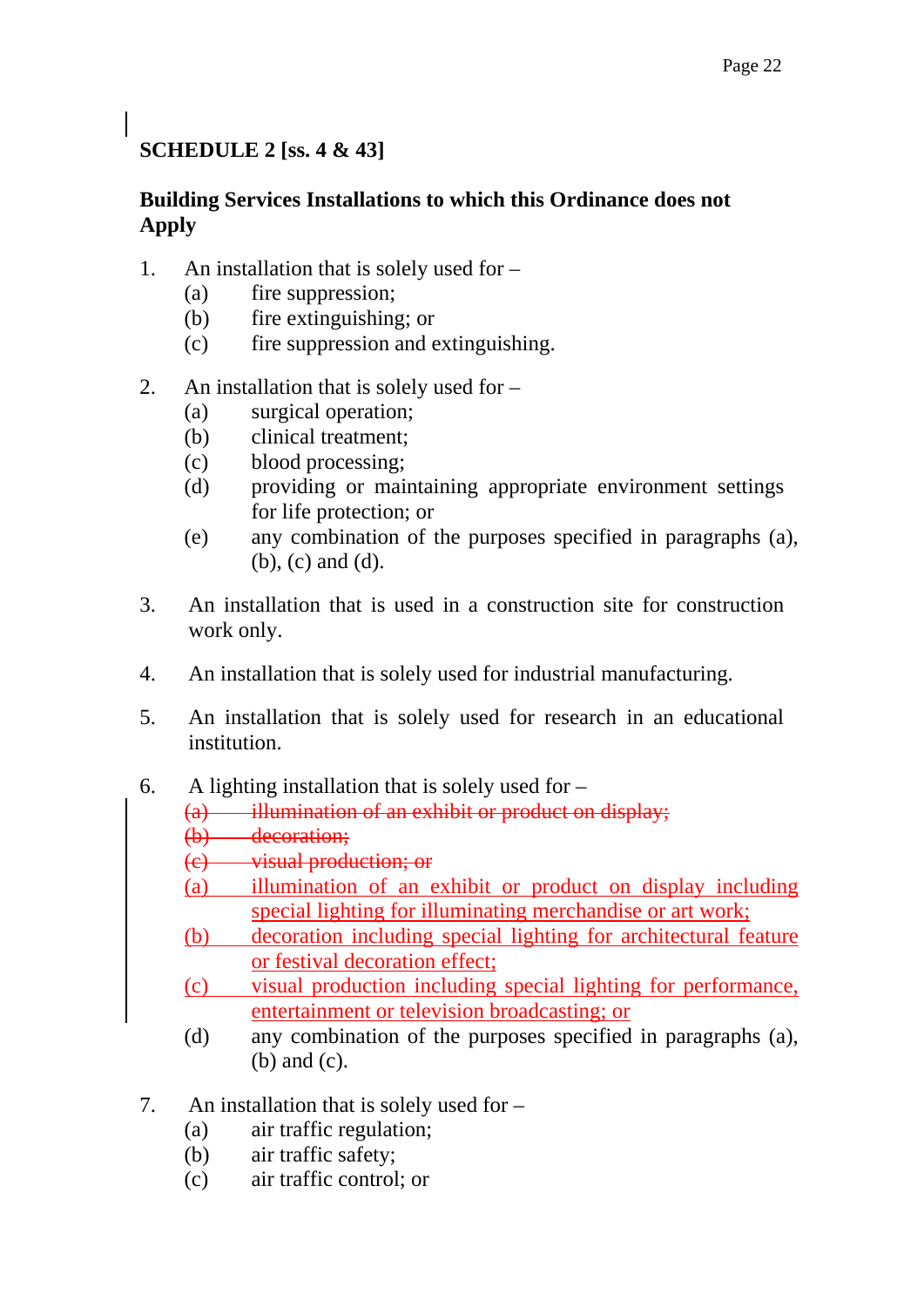- (d) any combination of the purposes specified in paragraphs (a), (b) and (c).
- 8. An installation that is solely used for
	- (a) railway traffic regulation;
	- (b) railway traffic safety;
	- (c) railway traffic control; or
	- (d) any combination of the purposes specified in paragraphs (a), (b) and (c).

#### **SCHEDULE 3 [ss. 2 & 43] Major Retrofitting Works**

- 1. Works involving addition or replacement of a building services installation specified in a code of practice that covers one or more places with a floor area or total floor area of not less than 500 m2 under the same series of works within 12 months in a unit or a common area of a prescribed building.
- 2. Addition or replacement of a main component of a central building services installation, including—
	- (a) addition or replacement of a complete electrical circuit at rating of 400A or above;
	- (b) addition or replacement of a unitary air-conditioner or airconditioning chiller of a cooling or heating rating at or exceeding 350 kW; or
	- (c) addition or replacement of the motor drive and mechanical drive of a lift, an escalator or a passenger conveyor.

#### **Notes**

(1) For the purposes of item 1 of this Schedule—

- (a) an occupants' clubhouse or a carpark car park is to be regarded as a separate common area within the building; and
- (b) all other common areas are to be regarded together as a separate common area.
- (2) If works are carried out for more than one place in a unit or a common area of a prescribed building and, having regard to all relevant factors of the case, the works should reasonably be regarded as being under the same series of works, the reference to floor area in item 1 of this Schedule is a reference to the aggregate of the floor area of all those places.
- (3) In Note (2), "relevant factors" (有關因素) means—